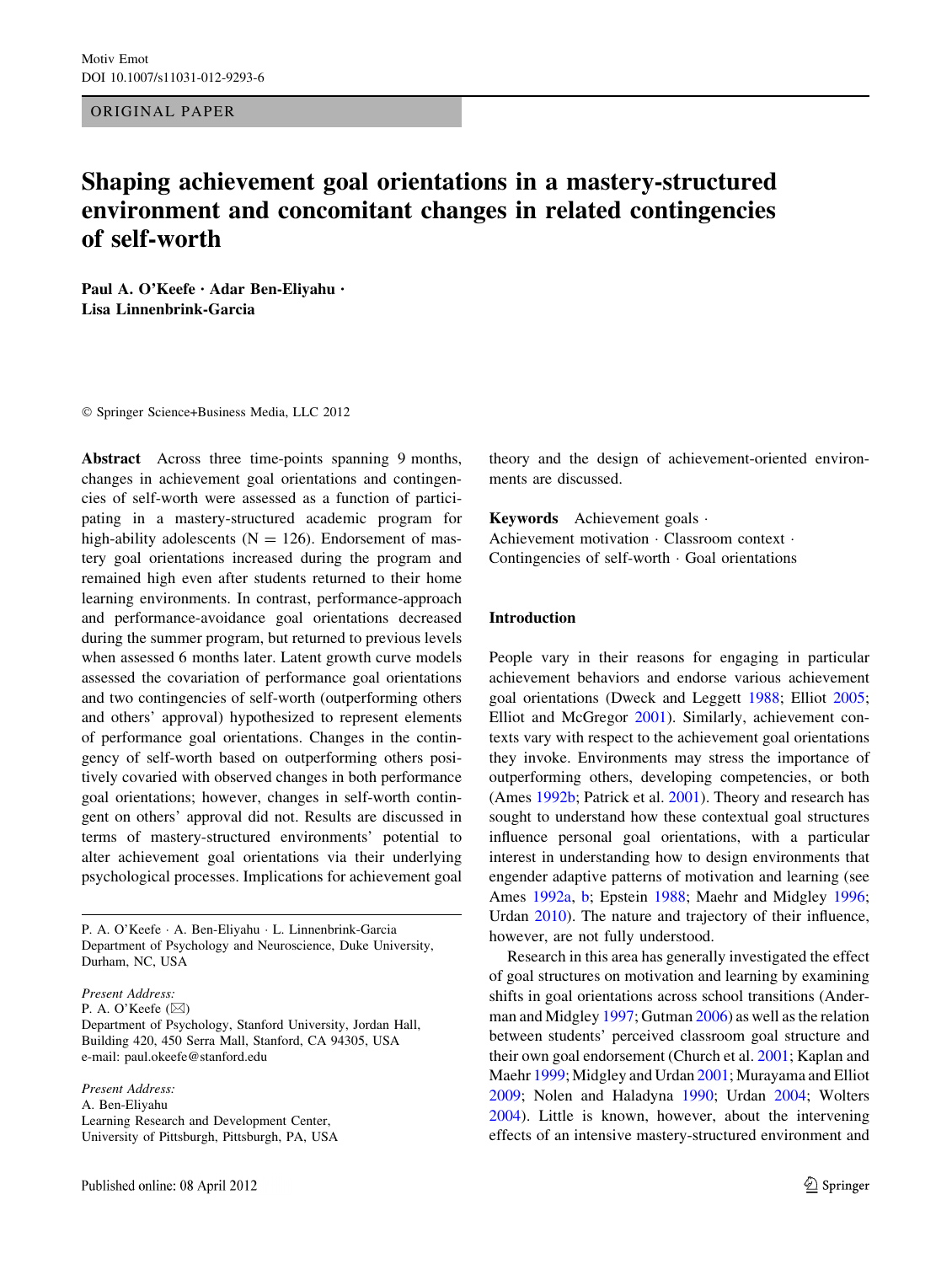how experiencing such an environment may continue to shape personal goal orientations once individuals move to other achievement contexts. And we know even less about the concomitant psychological mechanisms through which goal structures shape personal goal orientations. As such, the purpose of the current study was to (a) examine the temporally proximal and distal effects of engaging in a masterystructured learning environment on personal achievement goal orientations and theoretically related contingencies of self-worth, and (b) to consider whether these contingencies of self-worth serve as underlying psychological processes through which environmental goal structures shape performance goal endorsement.

## Theoretical background

Achievement goal theory proposes two main goal orientations that influence individuals' interpretations and reactions to achievement situations (Ames [1992b](#page-12-0); Dweck and Leggett [1988](#page-12-0); Kaplan and Maehr [2007](#page-13-0); Maehr and Nicholls [1980](#page-13-0); Maehr and Zusho [2009](#page-13-0)). A mastery goal orientation refers to a focus on developing competence. With a *performance goal orientation*, the focus is on demonstrating competence. Goal orientations can be thought of as interpretative frameworks or schemas, which focus the individual's attention towards the self or the task (Maehr [2001\)](#page-13-0). In this way, a performance goal orientation activates a focus on demonstrating competence, which is realized through impression management (showing others that you are smart) and outperforming others (normative strivings). In contrast, a mastery goal orientation activates a focus on developing competence through an emphasis on improvement, learning, and deepening understanding. Goal orientations include beliefs about the purposes for engaging in goals, how competence and standards are defined, and the meaning of success, ability, effort, and failure (Kaplan and Maehr [2007](#page-13-0); Maehr and Zusho [2009;](#page-13-0) Pintrich [2000a](#page-13-0)). This goal orientation perspective is distinct from the conceptualization of achievement goals as standards that define competence (see Elliot and Thrash [2001;](#page-12-0) Elliot et al. [2011;](#page-12-0) Hulleman et al. [2010;](#page-13-0) Senko et al. [2011](#page-14-0)). The standards approach focuses on goals, not goal orientations, and defines goals more narrowly as competence-related aims (e.g., earning a higher grade than before, or earning a better grade than one's classmates), while the goal orientation approach reflects a broader schema-based goal construct.

Both goal orientations and goals can have an approach or avoidance focus (Elliot [1997](#page-12-0), [1999;](#page-12-0) Middleton and Midgley [1997](#page-13-0); Pintrich [2000a\)](#page-13-0). People endorsing a performance-approach goal orientation are concerned with appearing competent, while those endorsing a performance-avoidance goal orientation are concerned with evading appearing incompetent. This same approachavoidance distinction has been applied to mastery goal orientations (Elliot [1999;](#page-12-0) Elliot and McGregor [2001](#page-12-0); Pintrich [2000b](#page-13-0)), although there is less empirical evidence supporting mastery-avoidance goal orientations (Maehr and Zusho [2009](#page-13-0)) and it is generally more aligned with the goals as standards perspective (see Elliot et al. [2011](#page-12-0)). Thus in the current paper, we employ the commonly used trichotomous model of achievement goal orientations, examining performance-approach, performance-avoidance, and mastery (approach) goal orientations.

# Goal structure

Researchers have long sought to understand how environments can be structured to most effectively elicit achievement motivation (Brophy [2008](#page-12-0)). This research on contextual supports spans multiple theoretical perspectives, but has been most thoroughly researched from a selfdetermination theory perspective (Ryan and Deci [2000](#page-13-0)), social cognitive perspective (Bandura [1993\)](#page-12-0), or an achievement goal theory perspective (Ames [1992b](#page-12-0)). Given our focus on supporting goal orientations, we highlight the latter perspective, although there is substantial overlap among them, especially regarding autonomy support and the use of challenging tasks.

Most goal theorists have focused on the primary dimensions of TARGET, identified by Ames [\(1992a\)](#page-12-0) and Epstein ([1988\)](#page-12-0), as key structures within a school or classroom. TARGET identifies six main areas that are thought to shape the endorsement of achievement goal orientations within a particular context. These include the nature of the Tasks in which students engage (e.g., the extent to which they are novel or challenging), the Authority in the classroom (e.g., the extent to which instructors provided autonomy support), how students are Rewarded (e.g., how instructors acknowledge and reinforce student achievements and their learning progress), how students are Grouped (e.g., organizing students based on their similarities or differences), Evaluation and recognition practices (e.g., the standards, procedures, and methods used to ensure students are learning and progressing), and flexibility of Time (e.g., the pace of the instruction and assignments). In more recent work, the importance of considering the socio-emotional climate has also been noted (Patrick et al. [2001](#page-13-0)).

Using this framework as a guide, researchers have investigated how the presence (or absence) of these contextual qualities invoke or support particular goals or goal orientations as well as other academic outcomes (see Urdan [2010](#page-14-0) for a review). Much of the research on goal structures has emphasized how they shape key educational outcomes (e.g., Ames and Archer [1988](#page-12-0); Gutman [2006](#page-13-0);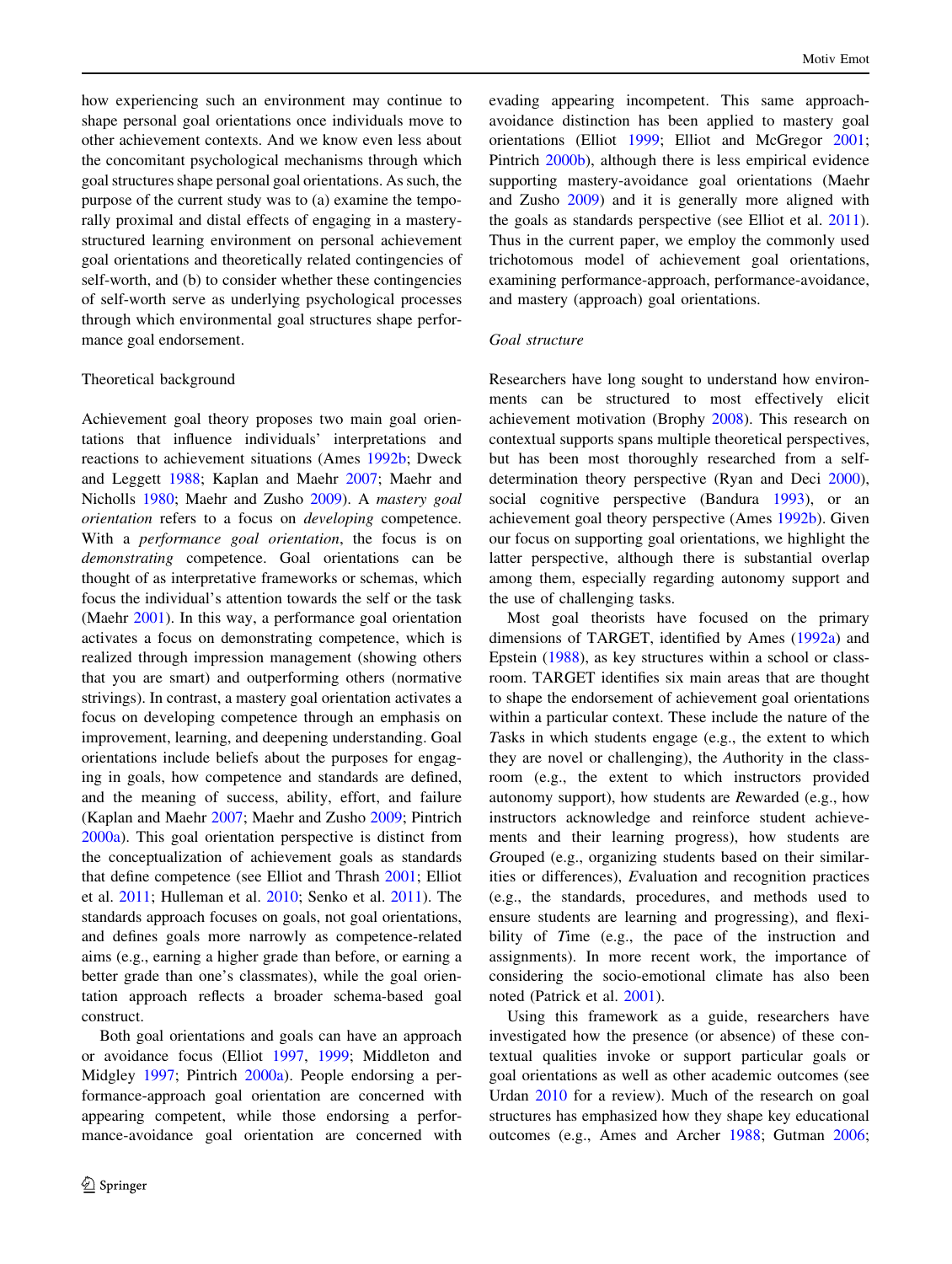Karabenick [2004;](#page-13-0) Ryan et al. [1998;](#page-13-0) Urdan et al. [1998](#page-14-0)). However, a number of studies also considered how the educational context shapes students' goals and goal orientations. Although most of this work has been conducted from the goal orientation perspective, compelling evidence also comes from the goals as standards perspective. Church et al. [\(2001](#page-12-0)), for example, examined how students' perceptions of particular characteristics of the classroom environment determined their goal adoption. Students endorsed mastery goals when the lectures were engaging and when an evaluation focus and harsh evaluation were absent. In contrast, performance-approach goals were adopted when students perceived the classroom to have an evaluation focus, while performance-avoidance goals resulted when students perceived a presence of evaluation focus and harsh evaluation.

There is also research suggesting that perceptions of the classroom goal structure and the goal orientations endorsed by socialization agents (e.g., teachers and parents) shape personal goal orientation endorsement (e.g., Ciani et al. [2010;](#page-12-0) Friedel et al. [2007;](#page-12-0) Kaplan and Maehr [1999](#page-13-0); Midgley and Urdan [2001;](#page-13-0) Murayama and Elliot [2009](#page-13-0); Roeser et al. [1996;](#page-13-0) Urdan [2004](#page-14-0); Wolters [2004\)](#page-14-0). Qualitative examinations of classroom goal structures have further clarified that there are clear variations in classroom goal structures that can be readily identified by both students in the classroom and outside observers (Patrick et al. [2001](#page-13-0); Urdan [2004\)](#page-14-0).

Taken together, there is fairly strong empirical evidence to suggest that the perceived goal structure of the classroom is related to personal goal endorsement as well as achievement-related behavior and beliefs, and that perceived mastery goal structures are generally more beneficial for achievement-related behaviors and beliefs than performance-goal structures (Urdan [2010](#page-14-0)). Despite the apparent benefits of mastery goal structures, very little research has explicitly examined it as an educational intervention and identified its potential effects on student motivation over time. Maehr and Midgley (Anderman et al. [1999;](#page-12-0) Maehr and Midgley [1996](#page-13-0); Midgley and Maehr [1999\)](#page-13-0) engaged in a 3-year intervention study working with both elementary and middle school administrators to shift the schools' focus towards a mastery mindset. At the elementary level, there were no significant differences in students' reports of the motivational environment—although this may be due to the use of self-report instruments with younger elementary school students. For middle school students, both performance-approach goal orientations and perceived classroom goal structures were lower in the intervention school; however, there were no differences in self-reported mastery goals. While not using an intervention framework, per se, Linnenbrink's ([2005\)](#page-13-0) quasi-experimental study also provides evidence that the classroom goal structure shapes students' goal endorsement as well as other

academic-related outcomes such as help-seeking and achievement.

Some insight can also be gained from prior research on the transition from elementary school to middle school, which often reflects a shift from a mastery- to a performance-structured learning environment (see Anderman and Midgley [1997](#page-12-0); Midgley [1993;](#page-13-0) Midgley et al. [1995](#page-13-0)). These studies have demonstrated that the transition to middle school is associated with increased endorsement of performance goals and decreased endorsement of mastery goals, increased perception of the classroom as performance-structured and decreased perception of the classroom as mastery-structured, and decreased perceived competence (Anderman and Midgley [1997](#page-12-0)).

Aside from the few intervention and observational studies noted, the majority of research on classroom goal structures has relied on students' perceptions of the classroom goal structure. As Urdan [\(2010](#page-14-0)) discussed, this may be problematic in that studies employing hierarchical linear modeling (HLM) report the majority of variability in classroom goal structures occurs within, rather than between, classrooms. Moreover, Koskey et al. [\(2010](#page-13-0)) analysis of students' interpretation of the mastery goal structure scale suggests that some students may interpret the items relative to their own views rather than the classroom goal structure itself, especially when items are framed in terms of the class in general (''In my science class…'') rather than in terms of the teacher (''My teacher…''). Finally, prior research has primarily investigated how perceived classroom goal structures relate to changes in personal goal orientations, other forms of motivation (e.g., perceived competence and interest), and subsequent behaviors and achievement. Little attention has been paid to how the classroom environment shapes other psychological processes, such as contingencies of self-worth, that may underlie changes in achievement goal orientations. Accordingly, we now turn to a discussion of these related psychological processes through which classroom goal structures may shape personal goal endorsement.

# Performance goal orientations and related contingencies of self-worth

Goal orientations comprise a host of beliefs regarding the purpose of goal engagement, the development of competencies, standards of success, and the meaning of failure (Kaplan and Maehr [2007](#page-13-0); Maehr and Zusho [2009;](#page-13-0) Pintrich [2000a\)](#page-13-0). Because they are composed of various elements, it is reasonable to assume that changes in any of these elements may influence changes in goal orientations themselves. Thus, another major goal of the current study was to examine how goal orientations and theoretically related elements change in response to a mastery-structured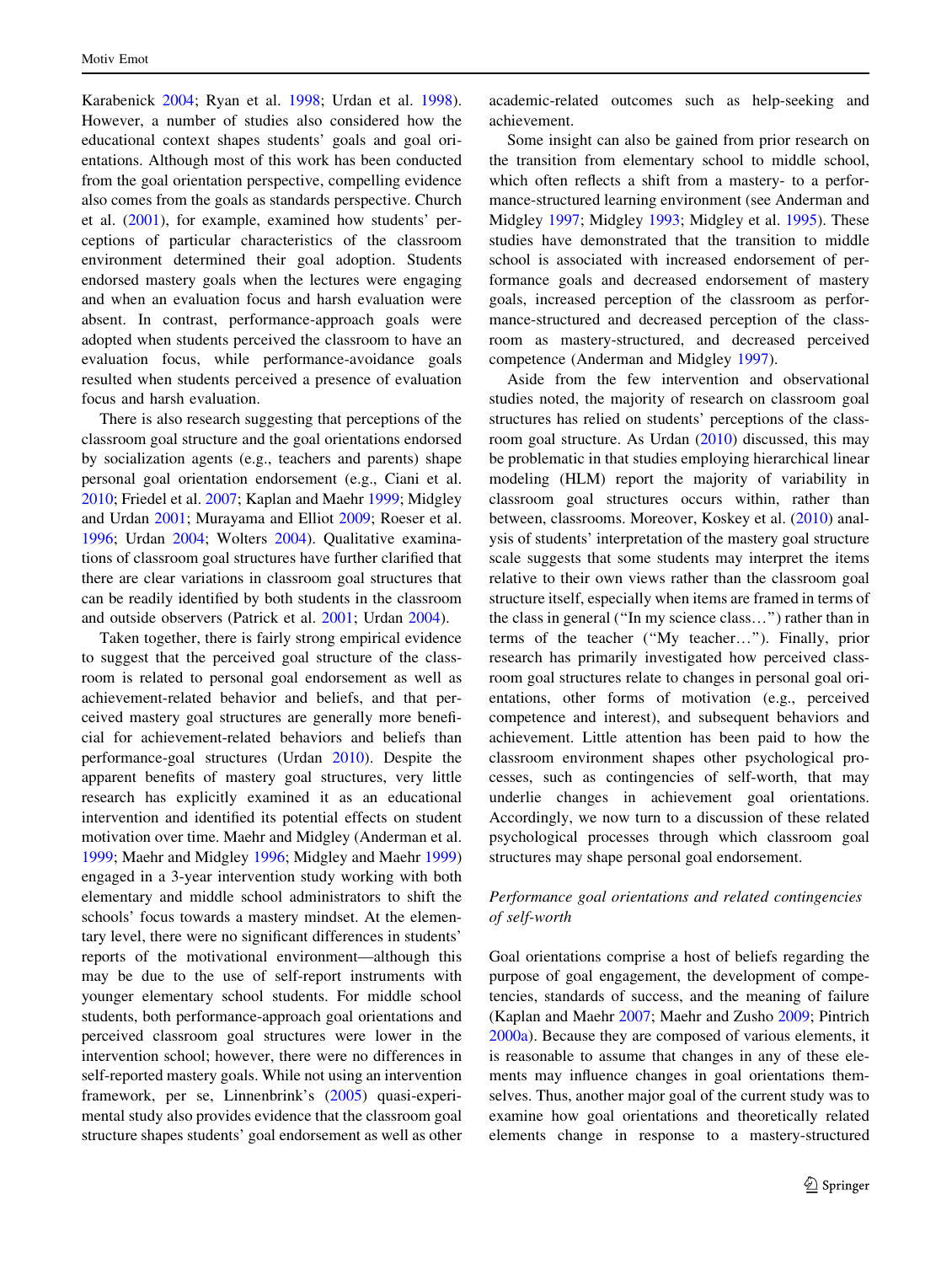intervention, and whether these responses covary. In particular, we examined two relevant contingencies of selfworth, as they represent two major underlying elements of performance goal orientations.

Crocker and her colleagues (see Crocker and Wolfe [2001](#page-12-0) for a review) note that individuals judge their selfworth based on domain-specific criteria and that these judgments can exert situational effects on self-esteem. For example, an individual whose self-worth is contingent on academic competence may suffer decrements in selfesteem when he or she fails an exam. Conversely, that same individual may experience an increase in self-esteem after earning an A. Those whose self-worth is not contingent on academic competence, however, would not experience such dramatic shifts in state self-esteem under the same circumstances. Of particular relevance to the present study are self-worth contingent on outperforming others and approval from others. As we discuss below, both constructs are theoretically related to performance goal orientations. Importantly, we were not interested in these constructs as they relate to the assessment of self-worth, per se, but rather their relation to the contingencies for success associated with the endorsement of performance goal orientations. Therefore, we operationalized these related contingencies of self-worth as two central elements of performance goal orientations, and conceive of these contingencies as being susceptible to situational change.

First, we hypothesize that performance goal orientations are linked to beliefs about self-worth contingent on outperforming others. This proposed relation is based on convergent evidence that a major element of performance goal orientations is the desire to outperform others as a means of demonstrating normative ability (Grant and Dweck [2003](#page-13-0); Urdan and Mestas [2006\)](#page-14-0). Specifically, Urdan and Mestas' [\(2006](#page-14-0)) interviews of students identified as having a performance goal orientation revealed that the orientations consisted of several distinct categories that represented the reasons for pursuing performance goals. Among these are competition-related goals, which refer to students' desire to outperform others. Research by Grant and Dweck ([2003\)](#page-13-0) yielded a similar element of performance orientations, which they termed a "normative outcome goal." These, too, reflect a heightened concern for normative standards of success and a desire to outperform others. Although the contingency of self-worth based on outperforming others largely reflects a social concern rather than a discrete goal or broader goal orientation, the normative element of performance goal orientations is conceptually similar; people who endorse performance goal orientations are theoretically motivated by a concern for normative success as a mechanism for demonstrating competence.

Second, self-worth contingent on others' approval is also hypothesized to relate to performance goal orientations. As noted previously, performance goal orientations are primarily concerned with either demonstrating competence, or the avoidance of appearing incompetent (Kaplan and Maehr [2007](#page-13-0)). This can be further tied to a desire to gain the approval of others (e.g., demonstrate competence to others). Consistent with this rea-soning, Urdan and Mestas' [\(2006\)](#page-14-0) research suggested that appearance-related concerns are also an important element of performance goal orientations. Because many achievement contexts are social in nature, performance can become a means of self-presentation (Baumeister [1982](#page-12-0)). People are often inclined to manage their impression to others, including impressions of competence, in the service of social approval (Leary [1995](#page-13-0)). Therefore, it is reasonable to assume that the focus on demonstrating competence arises, at least in part, from a poignant desire to gain others' approval.

By this reasoning, contingencies of self-worth relating to outperforming others and desiring approval from others represent major elements of performance goal orientations. However, the distinction between goal orientations and contingencies of self-worth is also worth noting. Performance goal orientations reflect the reasons why individuals engage in achievement-related activities, thus reflecting the purpose for their engagement. Contingencies of self-worth, on the other hand, reflect deeper beliefs about the self and, in the context of the current research, capture the degree to which success is tied to outperforming others or others' approval.

In summary, we propose that the contingencies of selfworth based on outperforming others and others' approval represent critical elements of performance goal orientations. We also propose that these contingencies of selfworth are subject to situational change depending on the goal structure of the environment in which one is engaged. To this end, we hypothesize that changes in these contingencies of self-worth may underlie and accompany changes in performance-approach and performance-avoidance goal orientations. Understanding the relation between performance goal orientations and their core elements will help to shed light on the psychological mechanisms through which achievement goal orientations change as a function of classroom settings.

# The present research

The present study had two main objectives. Its first purpose was to identify the temporally proximal and distal changes associated with engaging in a mastery-structured learning environment. In particular, we examined changes in personally endorsed achievement goal orientations and related contingencies of self-worth. Observing how goal orientations change in response to a mastery-structured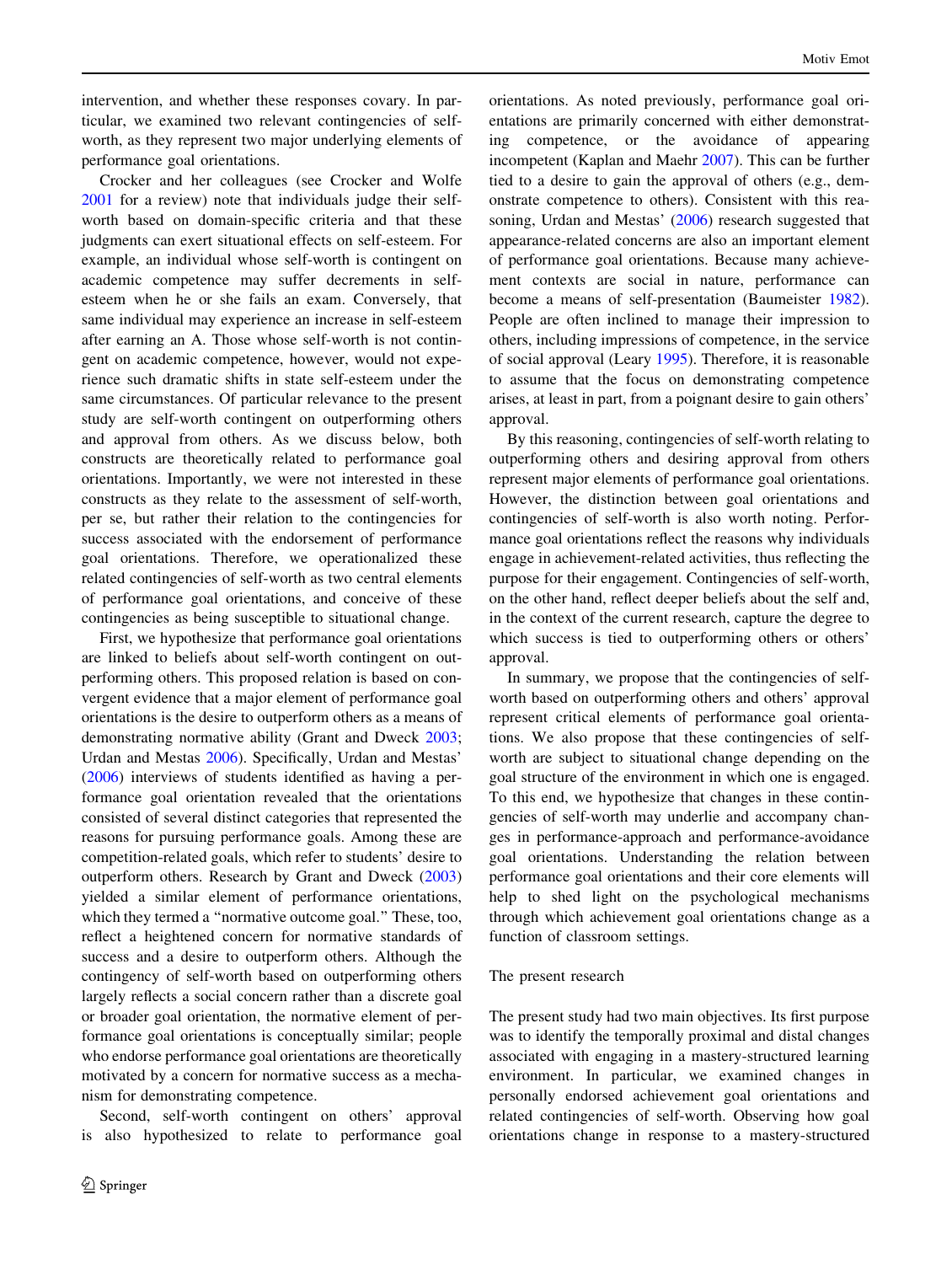environment extends prior research, which has largely been limited to the study of students' perceptions of the classroom. This is an important extension, as students' own goal orientations may alter their perceptions of the context (Linnenbrink [2004](#page-13-0); Urdan [2001](#page-14-0)).

The second purpose was to examine whether the observed changes in performance goal orientations covaried with the contingencies of self-worth hypothesized to represent two of its primary elements. This latter objective is of particular interest, as it might help explain the psychological processes involved in the modification of goal orientations and the role of the environment's goal structure. Theoretically, we assert that the goal structure of a learning environment exacts change on performance goal orientations by manipulating these two elements. Because learning environments may emphasize or de-emphasize normative ability and the desire for others' approval, they may also augment or attenuate these performance goalrelated concerns, thus altering broader goal orientations. As an initial step in addressing this theoretical issue, we examined the covariation of growth trajectories between performance goal orientations and the contingencies of self-worth based on outperforming others and others' approval.

We investigated these two primary research questions by examining high-ability adolescents participating in a mastery-structured residential summer program. Using a short-term, 3-phase longitudinal design to follow participants over the course of 9 months, we surveyed participants before, during, and after their participation in the 3-week summer program.

We hypothesized that engagement in the masterystructured learning environment would alter students' personal achievement goal orientations and related contingencies of self-worth. First, given the summer program's focus on enrichment and learning, we hypothesized that mastery goal orientations would be enhanced during the summer program, but would return to prior levels once students returned home. Second, because the academic summer program explicitly deemphasized normative evaluation, we hypothesized that students' performanceapproach and performance-avoidance goal orientations would be attenuated during the summer program, as well as their judgments that their self-worth was contingent on outperforming others and others' approval. As with mastery goal orientations, we hypothesized that this shift would be temporary, and that students would return to pre-program levels after returning to their traditional educational contexts. Moreover, because contingent self-worth based on outperforming others and others' approval represent core elements of performance goal orientations (see Grant and Dweck [2003;](#page-13-0) Urdan and Mestas [2006](#page-14-0)), we hypothesized that changes in these contingencies would covary

with changes in performance goal orientations over time. That is, these constructs should all decrease while attending the summer program and return to baseline levels after leaving the program, and the growth trajectories of selfworth contingent on outperforming others and others' approval should positively correlate with the growth trajectories of performance-approach and performanceavoidance goal orientations.

# Method

#### Participants

Participants were 8th through 10th grade students  $(N = 126; 54\%$  male, 46 % female). The mean age was 14.61 years  $(SD = .91)$ . All participants were enrolled in science courses during a rigorous 3-week residential summer educational enrichment program for high-ability adolescents. Qualification for enrollment in the summer program was based on a national talent search. Talent search participants took a standardized test (either the ACT or the SAT) in the 7th grade, with students scoring 500 or higher on either the math or critical reasoning SAT (or the ACT equivalent) qualifying for participation in the summer program.

The sample included adolescents from a variety of ethnic/racial groups: 71 % Caucasian, 11 % Asian, 6 % Latino/a, 3 % African Americans. An additional 3 % of participants responded ''Other'', and 6 % either did not respond to the item or responded as ''Unknown.'' Socioeconomic background was also diverse, as financial aid was provided for students to help reduce the costs of attending the summer program.

Additionally, 16 (10 females) of the 17 summer program instructors agreed to complete a survey regarding their instructional practices during the summer program. The mean age of the instructors was  $26.94$  (SD = 6.19), ranging from 21 to 48 years old. All but one instructor was under the age of 30. Fifteen instructors were Caucasian; one instructor did not to report his ethnicity. Course instructors varied in teaching experience. About 70 percent of the instructors had taught as part of the summer program in previous years; all instructors were required to have at least 1 year of experience at the graduate or secondary level or in professional employment related to the topic area they would be teaching. Instructors were selected based on their experience level and their depth of knowledge in the course-specific material. Each instructor was required to create a course syllabus, develop a challenging course curriculum, and attend an orientation session prior to the start of the summer program. Instructors received training regarding the goals of the program (see description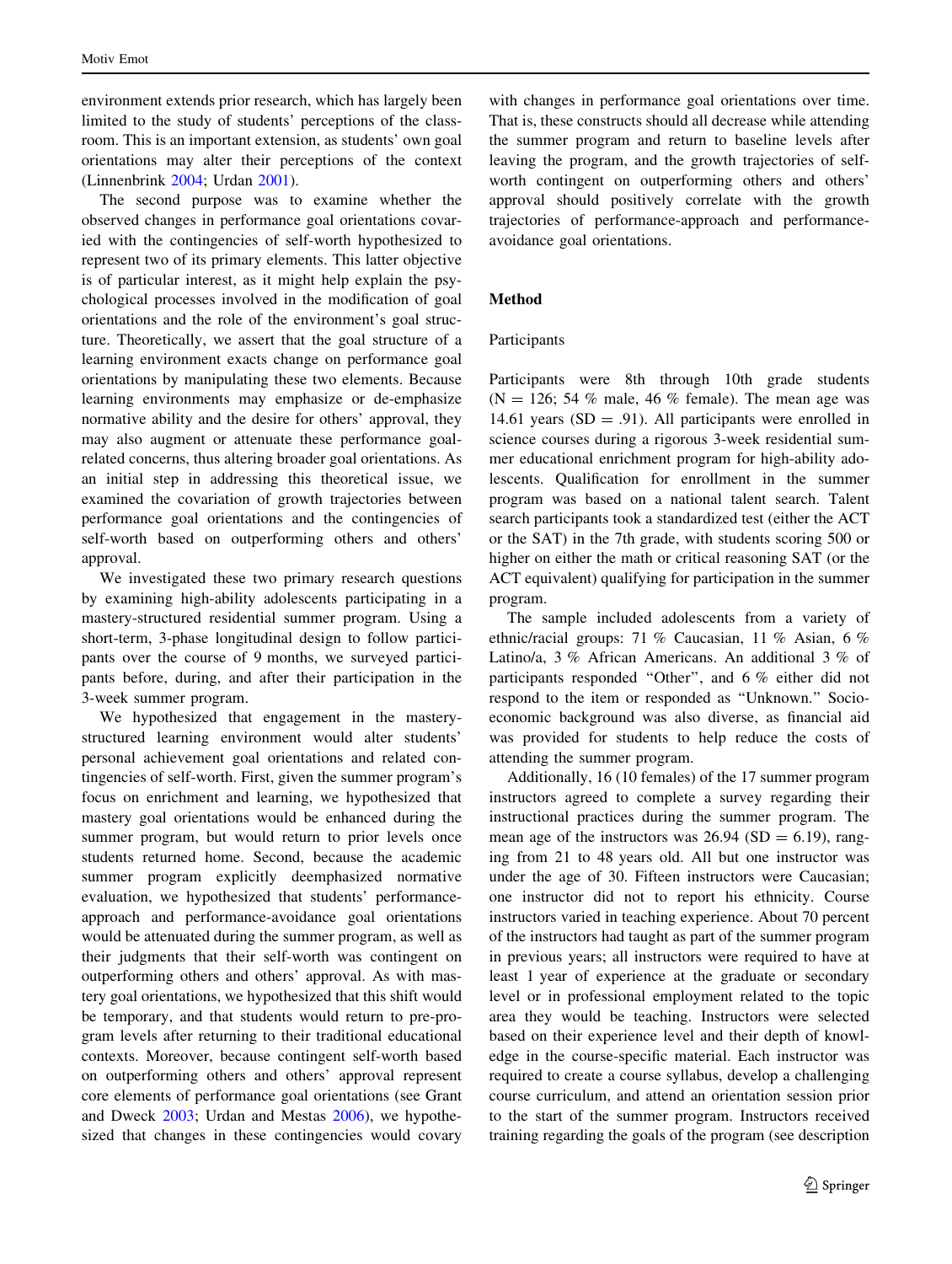of summer program below) as well as individual guidance regarding course creation and teaching methods.

## Summer program

The residential summer program was designed as an enrichment opportunity for high-ability students. The program lasted for 3 weeks, during which students attended an academically rigorous class for 7 h on weekdays and 3 h on Saturday for a total of 120 class hours. The topics of the courses were varied, including subjects such as Aerospace Engineering, Introduction to Medical Science, Marine Biology, and Pharmacology, and courses were taught by instructors who specialized in the course subject. Prior to the summer program, instructors participated in an orientation program and received training materials that detailed specific pedagogical methods that they were expected to carry out in their classrooms.

The pedagogical approach of the summer program was aligned with the principles delineated by Ames ([1992a](#page-12-0), [b\)](#page-12-0) for creating a mastery goal structure and de-emphasizing performance-related concerns. The curriculum and instruction combined elements of enrichment and acceleration, intellectual risk-taking, and non-normative evaluation. Instructors were encouraged to assess students' knowledge and interests at the beginning of the program so that they could tailor activities to the students' level of knowledge and interest in the subjects.

As previously discussed, tasks that are challenging and varied help to create a mastery-structured educational context (Ames [1992a](#page-12-0), [b](#page-12-0)). In the summer program, activities were developed to build on prior knowledge, while also challenging students and introducing new materials; instructors also aimed to support connections between the course materials and their students' daily lives. Instructors employed a range of class activities such as lectures, small group work, experiments, other hands-on and/or inquirybased activities, and discussion, with an emphasis on collaboration and creativity. There was also an explicit emphasis on exposing students to complex principles and concepts, with the goal of enhancing and progressing students' learning. Thus, activities were designed to be challenging, but not intimidating, allowing enough time for students to process the information while fostering a collegial attitude towards fellow learners.

Another classroom characteristic that facilitates a mastery goal structure is autonomy support (Ames [1992a](#page-12-0), [b](#page-12-0)), which instructors were trained to implement in several ways. They were coached to encourage students' research and exploration for the sake of learning rather than to directly provide answers to students. In this way, students were encouraged to be independent and self-directive in their learning. For instance, instructors were trained to pose questions such as ''What do you think?'' rather than providing an answer themselves. Moreover, instructors encouraged students to draw their own conclusions and justify them, explore aspects of class subjects that interest them most, and make decisions regarding what they prefer to learn and how they would like to learn those materials. This encouraged the students to be active, creative learners.

Furthermore, the evaluation and recognition methods employed in the program adhered to those that promote a mastery-structured environment (and de-emphasized performance goal-related concerns) by encouraging improvement and recognizing effort and growth, while deemphasizing normative comparison. Instructors were told to place an emphasis on problem-solving, rather than achieving a high grade. Additionally, the feedback given to students was formative and focused on the learning processes rather than the learning outcome. For example, students' papers and presentations were evaluated with respect to their coherent organization, effective transitions, appropriate vocabulary, and substantive and relevant content. Furthermore, students did not receive formal grades for their course work. Instead, after the program was completed, students received more general feedback from their instructors on the components of learning and strategy use (rated from  $1 =$  never or rarely met course expectations to  $5 =$  exceeded course expectations). Throughout the course, there was also an explicit focus on reducing social comparison among summer program participants and providing opportunities for all students to participate and engage in the instruction, thereby de-emphasizing normative comparisons that are indicative of a performance goal structure.

In addition to academics, social activities provided opportunities to interact with peers in non-academic settings. Students were encouraged to build friendships with others in the program and were consequently not assigned homework. The emphasis on the social aspect of the learning environment is in line with current research suggesting that an academically and emotionally supportive classroom coincides with a mastery goal structure (Patrick et al. [2011\)](#page-13-0). Creating an environment where amicable social interactions are valued is crucial in providing opportunities for group work, promoting collaboration and discussions, and sharing, all of which are indicative of a mastery-structured environment.

In summary, the program explicitly encouraged intellectual risk-taking, academic engagement, self-direction, and academic excellence through knowledge-building, all of which are in line with a mastery classroom goal structure. Moreover, it discouraged normative evaluations, social comparison, and competition, which is in keeping with a de-emphasis of a performance goal structure.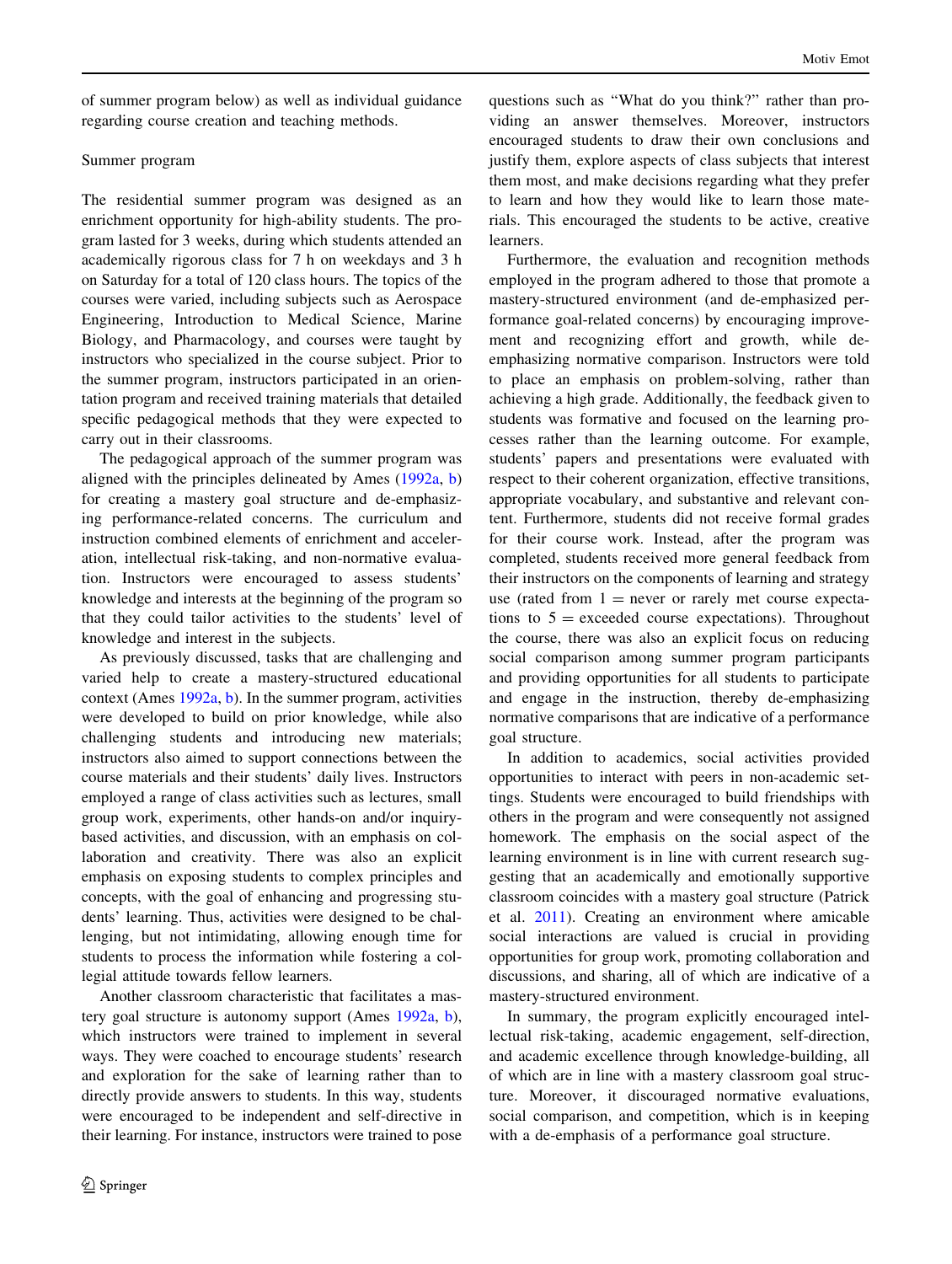#### Procedure

Recruitment for study participation occurred prior to students' arrival at the program. Potential participants (those registered for a science course at the summer program) were contacted by mail in the spring before their participation in the summer program and were invited to complete an assent form and the Phase 1 (baseline) survey; parental consent was also obtained at that time. A second survey (Phase 2) was administered at the end of the 3-week summer program. Finally, 6 months after students returned home from the summer program, participants received a Phase 3 survey by postal mail. All measures (described below) were completed during each of the three phases, with the exception of perceived classroom goal structure, which was only administered in Phase 2.

As might be expected in a longitudinal design, there was some attrition across the three phases (Phase 1,  $n = 126$ ; Phase 2,  $n = 110$ ; Phase 3,  $n = 83$ ). Attrition analyses indicated that there were no significant differences in gender, race, or any of the other variables included in the study between participants who completed and did not complete Phase 1, Phase 2, and/or Phase 3. There were also no differences between students who participated only in Phase 1, those who participated in Phases 1 and 2 but not 3, or those who participated in Phases 1 and 3 but not 2. This suggests that the attrition resulted in data that was missing at random without any specific demand characteristics in a certain group of participants.

#### Measures

#### Personal achievement goal orientations

Students' mastery (5 items;  $\alpha_{Phase1} = .89$ ,  $\alpha_{Phase2} = .91$ ,  $\alpha_{\text{Phase3}} = .93$ ), performance-approach (5 items;  $\alpha_{\text{Phase1}} =$ .94,  $\alpha_{\text{Phase2}} = .95$ ,  $\alpha_{\text{Phase3}} = .95$ ), and performance-avoidance (4 items;  $\alpha_{\text{Phase1}} = .86$ ,  $\alpha_{\text{Phase2}} = .87$ ,  $\alpha_{\text{Phase3}} = .90$ ) goal orientations in science were assessed at all three phases using the Patterns of Adaptive Learning Survey (PALS) (Midgley et al. [2000](#page-13-0)). To assess mastery, participants responded to items such as ''It's important to me that I learn a lot of new concepts in science'' (mastery). In line with the conceptualization of performance goal orientations as schemas that include both an appearance and a normative/evaluative component, the performance scales included both appearance (performance-approach: ''One of my goals is to show others that I'm good at science''; performance-avoidance: ''One of my goals is to keep others from thinking I'm not smart in science class'') and normative/evaluative (performance-approach: ''One of my goals is to look smart in comparison to the other students in my science class''; performance-avoidance: ''It's important to me that my teacher doesn't think that I know less than others in science class'') items. Items were rated on a 5-point Likert scale ranging from 1 (strongly disagree) to 5 (strongly agree).

## Contingencies of self-worth

Two sub-scales of the contingency of self-worth scale were used to assess the extent to which self-worth judgments were based on outperforming others (5 items;  $\alpha_{\text{Phase1}}$  = .89,  $\alpha_{\text{Phase2}} = .93$ ,  $\alpha_{\text{Phase3}} = .90$ ) and others' approval (5) items;  $\alpha_{Phase1} = .86$ ,  $\alpha_{Phase2} = .87$ ,  $\alpha_{Phase3} = .86$ ) (Crocker et al. [2003\)](#page-12-0). Examples include ''Doing better than others gives me a sense of self-respect'' (outperforming others), and ''What others think of me has no effect on what I think about myself'' (others' approval). Participants rated the items using a 5-point Likert scale ranging from 1 (strongly disagree) to 5 (strongly agree).

#### Individual interest

Individual interest in science was measured using Linnenbrink-Garcia et al.'s [\(2010](#page-13-0)) individual interest scale (8 items;  $\alpha = .92$ ). The scale assessed the extent to which students enjoy science, as well as whether they found science to be personally meaningful and relevant. Participants responded to statements such as ''Science is exciting to me'' and ''Science helps me in my daily life outside of school" on a 5-point Likert scale ranging from 1 (*strongly* disagree) to 5 (strongly agree). Interest was used as a control variable in one of the analyses; thus, we only utilized the Phase 1 assessment.

# Classroom goal structure

Using an adaptation of the Patterns of Adaptive Learning Survey (PALS) (Midgley et al. [2000\)](#page-13-0), we assessed students' perceptions of their classroom environment during Phase 2, as well as teachers' self-reported instructional practices. Students were asked to rate their level of agreement with statements to measure perceptions of a mastery (7 items;  $\alpha = .78$ ) and performance goal structure (5 items;  $\alpha = .88$ ) on a 5-point Likert scale anchored at 1 (strongly disagree) and 5 (strongly agree). For example, participants responded to items such as ''In our class, it's important to understand the work, not just memorize it'' (mastery goal structure) and ''In our class, the most important thing is to look smart'' (performance goal structure). Similarly, instructors answered questions related to mastery instructional practices, such as ''During class, I often provide several different activities so that students can choose among them" (3 items;  $\alpha = .71$ ), and performance instructional practices, such as ''I point out those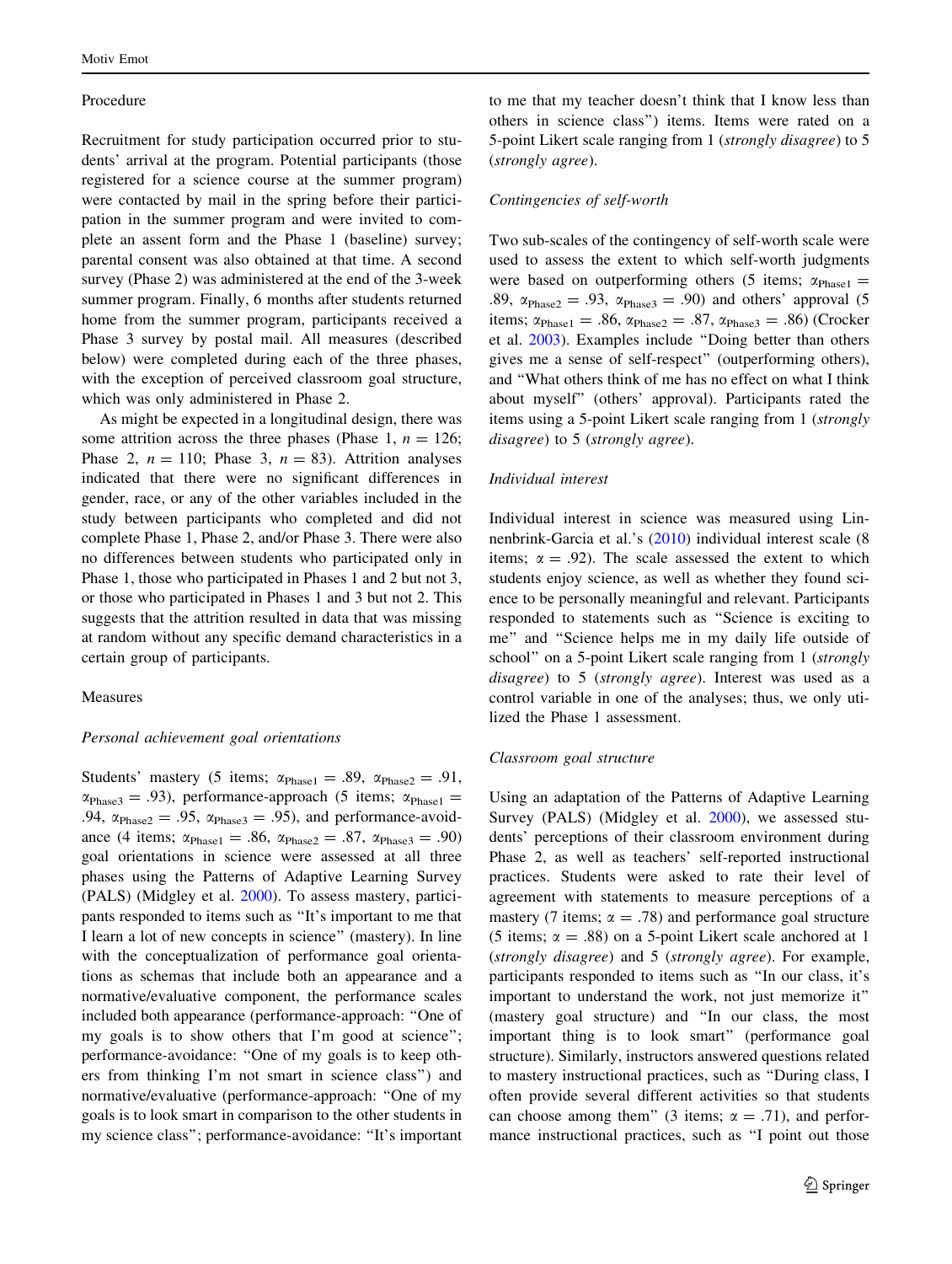students who do well academically as a model for the other students" (5 items;  $\alpha = .79$ ).

## **Results**

In this section, we first report results regarding students' perception of their classroom goal structures and teachers' reports of their instructional practices to further support our claim that the summer program did, indeed, emphasize mastery and de-emphasize performance goal-related concerns. Next, we report results pertaining to changes in achievement goal orientations and related contingencies of self-worth across the three phases. Finally, we examine the covariation of performance goal orientations and contingencies of self-worth based on outperforming others and others' approval.

Perceptions of the learning environment and instructional practices

As previously discussed, the summer academic program was designed to promote engagement in the course material and intrinsic motivation, with a decreased focus on normative evaluation and competition. It also emphasized intellectual curiosity and self-directed learning, which are elements of a mastery goal structure (Ames [1992a](#page-12-0), [b](#page-12-0)). That said, the program was not modeled on achievement goal theory, so it was necessary to first test the assumption that the goal structure of the program was more mastery- than performance-focused. To this end, we examined students' perceptions of the classroom goal structure during the summer program. As expected, students perceived their learning environments to be significantly more masterystructured  $(M = 4.24, SD = .49)$  than performance-structured  $(M = 1.51, SD = .56)$ ,  $t(104) = 33.41, p < .001$ ,  $d = 5.17$ . This was also consistent with what instructors reported regarding their instructional practices. They reported using significantly more mastery-related practices  $(M = 3.63, SD = .96)$  than performance-related practices  $(M = 2.14, SD = .81; t(19) = -6.53, p < .001,$  $d = 1.68$ ). Taken together, these results suggest that students' perceptions of their classroom goal structures were consistent with what instructors had intended to create.

Changes in goal orientations and related contingencies of self-worth

Our first research question concerned the effect of a mastery-structured learning environment on students' personally endorsed goal orientations and related contingencies of self-worth. To control for the interrelation of the dependent variables (see Table [1](#page-8-0) for correlations between variables),

we conducted a multivariate analysis of variance (MANOVA), which included four of the dependent variables (performance-approach and -avoidance goal orientations, and contingencies of self-worth based on outperforming others and others' approval). Changes in mastery goal orientation (the remaining dependent variable) were examined in a separate analysis of covariance (ANCOVA), because it was the only analysis for which we included a covariate. We begin with this latter analysis and follow with the MANOVA analysis.

To examine changes in mastery goal orientations, we conducted a repeated measures ANCOVA of students' mastery goal orientations across the three phases, controlling for individual interest in science. There was a significant effect of time  $(F(2, 138) = 6.46, p = .002, \eta_{\text{p}}^2 = .09)$ suggesting that personal mastery goal orientations changed across the three phases. Interest was employed as a covariate because the students in our sample had high initial levels of interest  $(M = 4.16, SD = .64)$ , and prior research suggests that interest is reciprocally related to a mastery-approach goal orientation (Harackiewicz et al. [2008](#page-13-0)). Specifically, the students in our sample had elected to enroll in a science course from a variety of available courses in the social and natural sciences, as well as the humanities. Therefore, we wished to examine changes in mastery goal orientation independent from the influence of their interest. As depicted in Fig. [1](#page-8-0), a significant linear trend was also found  $(F(1, 69) = 13.40, p < .001,$  $\eta_{\rm p}^2 = .16; \quad M_{\rm adj1} = 4.30, \quad M_{\rm adj2} = 4.36, \quad M_{\rm adj3} = 4.37$ suggesting an increase in mastery goal orientations over time. In an effort to understand the nature of this trend, planned contrasts were performed, which indicated that there was an increase from Phase 1 to Phase 2  $(F(1,$ 69) = 7.62,  $p = .007$ ,  $\eta_{\rm p}^2 = .10$ ), but not from Phase 2 to Phase 3 ( $F(1, 69)$  < 1,  $p = .45$ ,  $\eta_p^2 = .01$ ). Taken together, these results suggest that students' mastery goal orientations were augmented while engaging in the mastery-structured learning environment and were sustained 6 months after returning to their home learning environments.

Next, we conducted a repeated measures MANOVA on the remaining dependent variables: performance-approach and performance-avoidance goal orientations, and contingent self-worth based on outperforming others and others' approval. The test yielded a significant multivariate effect of time  $(F(8, 63) = 2.39, p = .025, \eta_{p}^{2} = .23)$  indicating statistically significant changes across time among the dependent variables. A series of follow-up repeated measures ANOVAs then tested changes in each of the dependent variables across the three phases. The first analyses yielded the predicted effects of time for performanceapproach  $(F(2, 140) = 4.64, p = .01, \eta_{p}^{2} = .06)$  and performance-avoidance  $(F(2, 140) = 5.60, p = .005, \eta_{p}^{2} =$ .07) orientations. These results indicate that students'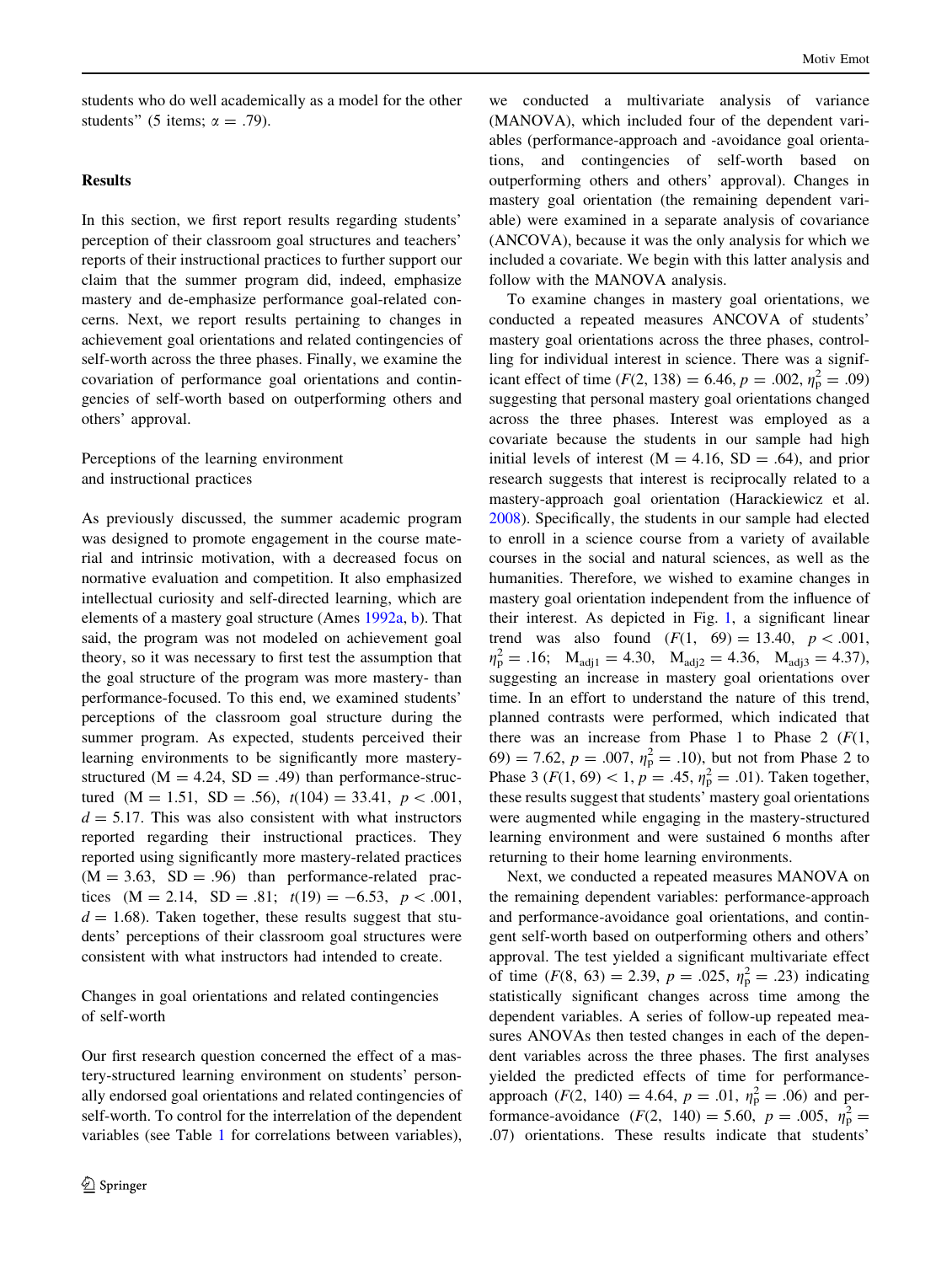<span id="page-8-0"></span>

| Table 1 Correlations between goal orientations and related contingencies of self-worth at all three phases |                          |                                       |                          |                          |                          |                |          |              |                |                          |          |                |                 |                |  |
|------------------------------------------------------------------------------------------------------------|--------------------------|---------------------------------------|--------------------------|--------------------------|--------------------------|----------------|----------|--------------|----------------|--------------------------|----------|----------------|-----------------|----------------|--|
|                                                                                                            |                          | 2                                     | 3                        |                          | 5                        | $\circ$        |          | ${}^{\circ}$ | Ò              | $\approx$                |          | $\overline{c}$ | $\overline{13}$ | $\overline{4}$ |  |
| 1 Mastery <sub>1</sub>                                                                                     | $\overline{\phantom{a}}$ |                                       |                          |                          |                          |                |          |              |                |                          |          |                |                 |                |  |
| $2$ Mastery <sub>2</sub>                                                                                   | ****67.                  | $\begin{array}{c} \hline \end{array}$ |                          |                          |                          |                |          |              |                |                          |          |                |                 |                |  |
| 3 Mastery <sub>3</sub>                                                                                     | 88                       | $.71***$                              | $\overline{\phantom{a}}$ |                          |                          |                |          |              |                |                          |          |                |                 |                |  |
| 4 Performance-approach1                                                                                    | $.23**$                  | $23*$                                 |                          | $\overline{\phantom{a}}$ |                          |                |          |              |                |                          |          |                |                 |                |  |
| 5 Performance-approach <sub>2</sub>                                                                        |                          |                                       | 08                       | $.73***$                 | $\overline{\phantom{a}}$ |                |          |              |                |                          |          |                |                 |                |  |
| 6 Performance-approach <sub>3</sub>                                                                        | $.22*$                   | $.26*$                                | $.28**$                  | $***89.$                 | $***86.$                 | $\overline{1}$ |          |              |                |                          |          |                |                 |                |  |
| 7 Performance-avoidance <sub>1</sub>                                                                       | $21*$                    | $\ddot{ }$                            |                          | $3.1***$                 | $.67***$                 | $.67***$       |          |              |                |                          |          |                |                 |                |  |
| 8 Performance-avoidance <sub>2</sub>                                                                       | $\vec{=}$                | 60                                    |                          | $.68***$                 | $3.44*16$ .              | $.64***$       | $.70***$ |              |                |                          |          |                |                 |                |  |
| 9 Performance-avoidance <sub>3</sub>                                                                       | $\overline{c}$           | $.29***$                              | $24*$                    | 5.56                     | $***8$ .                 | $34***$        | $66***$  | $55***$      |                |                          |          |                |                 |                |  |
| 10 CSW outperforming others1                                                                               | $\ddot{\mathrm{c}}$      | $-00 -$                               | $\ddot{\mathrm{d}}$      | .59***                   | $.51***$                 | $.46***$       | $.56***$ | $.51***$     | $.42***$       | $\overline{\phantom{a}}$ |          |                |                 |                |  |
| 11 CSW outperforming others <sub>2</sub>                                                                   | $-0.00$                  | $-0.4$                                |                          | $56***$                  | $64***$                  | $.53***$       | $.55***$ | $55***$      | $50***$        | $.73***$                 |          |                |                 |                |  |
| 12 CSW outperforming others <sub>3</sub>                                                                   | $\overline{6}$           |                                       | $\tilde{\varepsilon}$    | $.52***$                 | $.52***$                 | $.67***$       | $.56***$ | $.54***$     | $.63***$       | $.67***$                 | $69***$  |                |                 |                |  |
| 13 CSW others' approval                                                                                    | $-.21*$                  | Ī                                     | $-24*$                   | $.25**$                  | $.25*$                   | $\overline{a}$ | $.28**$  | $.28**$      | $\ddot{=}$     | $.30***$                 | $25**$   | $24*$          | Ī               |                |  |
| 14 CSW others' approval2                                                                                   | $-19$                    | $-15$                                 | $-23*$                   | $.25***$                 | $.30***$                 | $\overline{0}$ | $.29**$  | $.31***$     | $\overline{6}$ | $27**$                   | $.34***$ | $23*$          | $.76***$        | I              |  |
| 15 CSW others' approval <sub>3</sub>                                                                       | $-.23*$                  | $-12$                                 |                          | $42***$                  | $.31**$                  | $27*$          | $43***$  | $.34**$      | $\overline{c}$ | $.46***$                 | $.36**$  | $41***$        | $.71***$        | $5.61***$      |  |
| Subscript numbers indicate phase of data collection                                                        |                          |                                       |                          |                          |                          |                |          |              |                |                          |          |                |                 |                |  |
| CSW contingency of self-worth                                                                              |                          |                                       |                          |                          |                          |                |          |              |                |                          |          |                |                 |                |  |



Fig. 1 Changes in mastery (controlling for initial individual interest), performance-approach, and performance-avoidance goal orientations across the three phases of data collection

endorsement of performance-approach  $(M_1 = 3.22, M_2 =$ 2.95,  $M_3 = 3.23$ ) and performance-avoidance ( $M_1 = 3.39$ ,  $M_2 = 3.10$ ,  $M_3 = 3.36$ ) goal orientations decreased during the summer program and then returned to previous levels when they returned to their home environment (see Fig. 1). The quadratic trends for these effects were also statistically significant for both performance-approach goals  $(F(1, 70)) =$ 9.92,  $p = .002$ ,  $\eta_{\rm p}^2 = .12$ ) and performance-avoidance goals ( $F(1, 70) = 11.46$ ,  $p = .001$ ,  $\eta_p^2 = .14$ ), suggesting that the mastery goal structure may have attenuated their performance-related goals and concerns during the summer program.

A similar effect was found for students' contingency of self-worth based on outperforming others. A repeated measures ANOVA revealed a statistically significant effect for time  $(F(2, 140) = 5.73, p = .004, \eta_{p}^{2} = .08)$ . The quadratic trend was also significant  $(F(1, 70) = 10.15,$  $p = .002, \eta_{\rm p}^2 = .13; \ M_1 = 3.82, \ M_2 = 3.60, \ M_3 = 3.79;$ see Fig. [2](#page-9-0)), suggesting that concerns about outperforming other students were attenuated during the summer program and returned to previous levels when returning to their home environment.

Contrary to our predictions, however, self-worth contingent on others' approval did not significantly change across the three phases  $(F(2, 140) = 1.10, p = .34,$  $\eta_{\rm p}^2 = .02; \, {\rm M}_1 = 2.79, \, {\rm M}_2 = 2.85, \, {\rm M}_3 = 2.91; \, \text{see Fig. 2}.$  $\eta_{\rm p}^2 = .02; \, {\rm M}_1 = 2.79, \, {\rm M}_2 = 2.85, \, {\rm M}_3 = 2.91; \, \text{see Fig. 2}.$  $\eta_{\rm p}^2 = .02; \, {\rm M}_1 = 2.79, \, {\rm M}_2 = 2.85, \, {\rm M}_3 = 2.91; \, \text{see Fig. 2}.$ We had anticipated the contingency of self-worth based on others' approval to decrease while participating in the mastery-structured program, but this prediction was not observed.

Growth curve covariation: performance goal orientations and related contingencies of self-worth

 $\leq d$ 

.05

\*  $p \leq .05$ . \*\*  $p \leq .01$ . \*\*\*  $p \leq .001$ 

\*\*  $p \leq .01$ , \*\*\*  $p \leq$ 

 $\overline{0}$ 

To examine whether the change in performance goal orientations were related to the changes in contingencies of self-worth, we tested four growth curve models, each specifically designed to test the correlation of their change rates. The models tested were performance-approach goal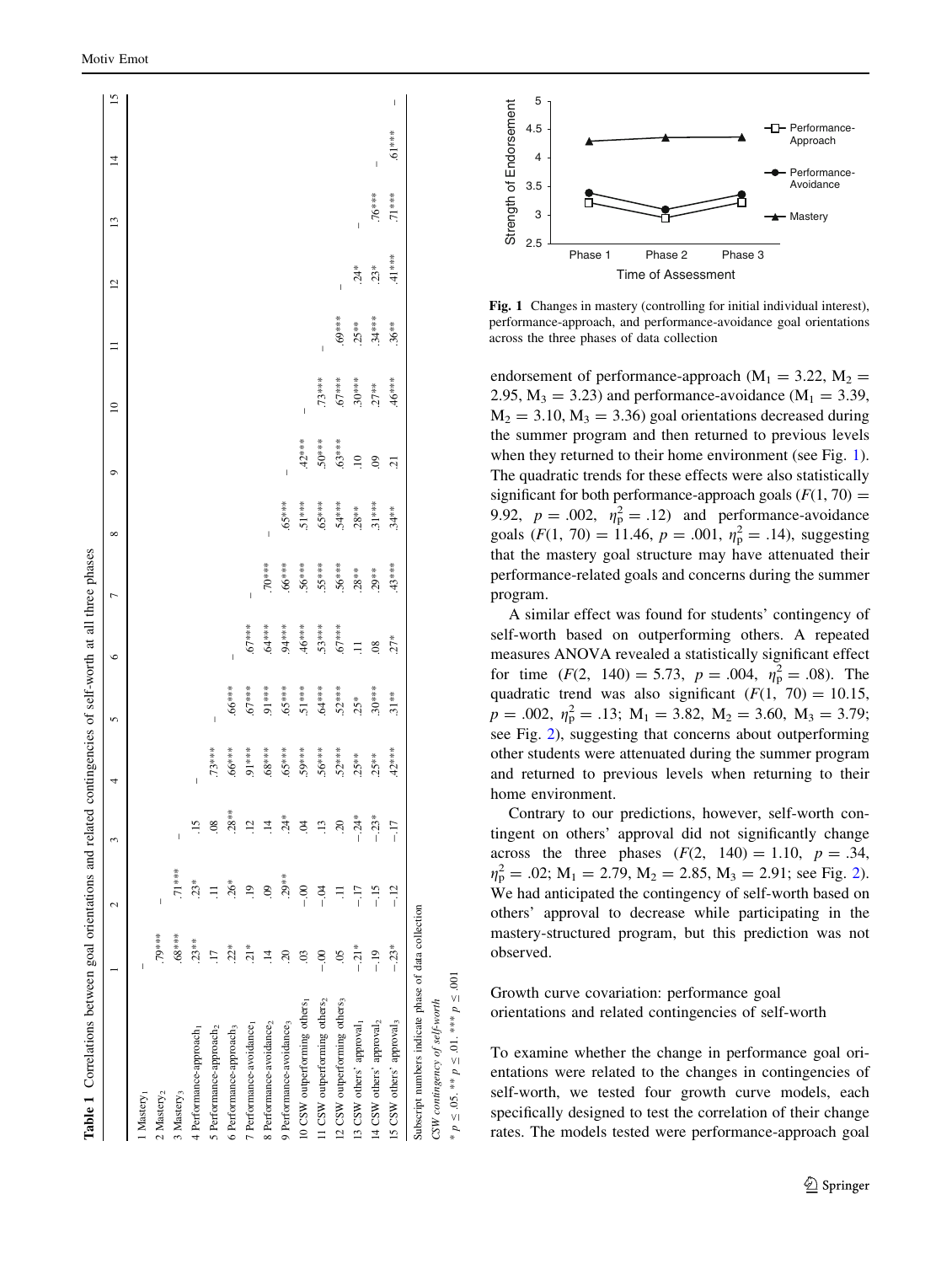<span id="page-9-0"></span>

Fig. 2 Changes in the contingencies of self-worth based on outperforming others and others' approval across the three phases of data collection

orientations with self-worth contingent on outperforming others (Model 1), performance-avoidance goal orientations with self-worth contingent on outperforming others (Model 2), performance-approach goal orientations with self-worth contingent on others' approval (Model 3), and performance-avoidance goal orientations with self-worth contingent on others' approval (Model 4). The growth pattern of each variable for each model was specified heuristically with observed patterns in the repeated measures analyses previously described. Figure 3 graphically depicts the general model employed for these tests with the specific measure of two processes listed for each model.

The first model examined the correlation of change rates between performance-approach goal orientations and self-worth contingent on outperforming others (Model 1 of Fig. 3). Time scores for the first two phases of both variables were specified to be linear, while Phase 3 was allowed to be freely estimated. Furthermore, the residual variances of both variables in the first phase were set to be correlated. The model fit the data very well ( $\chi^2 = 5.99$ ,  $df = 5$ ,  $p = .31$ , CFI = .997, TLI = .992, and RMSEA = .04). Changes in performance-approach goal orientations were associated with similar changes in the contingency of self-worth based on outperforming others, as indicated by the statistically significant correlation between the two slope factors ( $\phi = .670$ ,  $z = 2.28$ ,  $p = .01$ ). Thus, the decrease in performance-approach goal orientations during the mastery-structured summer program corresponded with the decrease in self-worth contingent on outperforming others; both performance-approach goal orientations and self-worth contingent on outperforming others returned to prior levels in Phase 3.

The second model examined the correlation of change rates between performance-avoidance goal orientations and self-worth contingent on outperforming others (Model 2 of Fig. 3) and was specified in the same manner as the first model. The fit of the model to the data was satisfactory  $(\chi^2 = 7.58, df = 5, p = .31, CFI = .993, TLI = .978, and$  $RMSEA = .06$ . The accelerated change of performanceavoidance goal orientations was positively associated with accelerated change in self-worth contingent on outperforming others, as indicated by the significant correlation between the two slope factors ( $\phi = .805$ ,  $z = 2.51$ ,  $p = .006$ . Thus, there was a similar decrease during the mastery-structured program for performance-avoidance goal orientations and self-worth contingent on

Fig. 3 General growth curve model testing correlations between slopes of performance goal orientations and contingencies of self-worth based on outperforming others and others' approval (Models 1, 2, 3, and 4). The labels i1 and i2 refer to the intercepts for the first and second factors, respectively. Similarly, s1 and s2 refer to the slopes of the first and second factors, respectively. Paths labeled 0 and 1 were constrained accordingly, and those marked with an asterisk (\*) were allowed to be freely estimated

Model 3: Performance-Approach Model 4: Performance-Avoidance Model 1: Contingencies of Self-Worth, Outperforming Others Model 2: Contingencies of Self-Worth, Outperforming Others Model 3: Contingencies of Self-Worth, Others' Approval

Model 1: Performance-Approach Model 2: Performance-Avoidance

Model 4: Contingencies of Self-Worth, Others' Approval

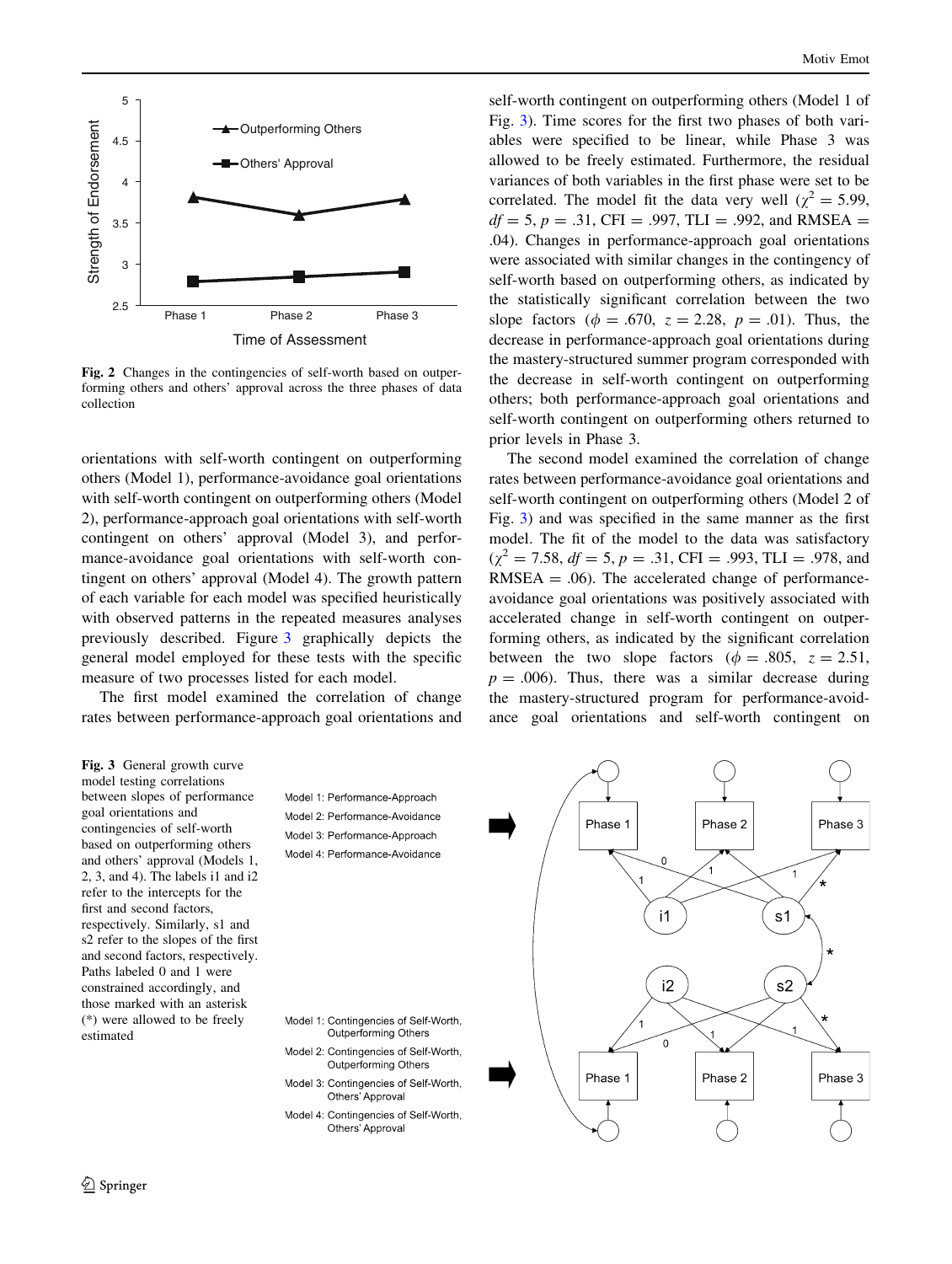outperforming others, which returned to previous levels in Phase 3.

The next set of analyses examined the relation of growth curves for both performance goal orientations and selfworth contingent on others' approval. The first model examined performance-approach goal orientations and the contingencies of self-worth based on others' approval (Model 3 of Fig. [3\)](#page-9-0), and was specified in the same manner as Models 1 and 2. This model yielded a satisfactory fit  $\gamma^2 = 8.16$ ,  $df = 5$ ,  $p = .15$ , CFI = .989, TLI = .966, and  $RMSEA = .07$ , but no statistically significant correlation of slope factors ( $\phi = .339$ ,  $z = .29$ ,  $p = .39$ ). Contrary to our predictions, but in line with the repeated measures analyses reported above, the trajectory of performanceapproach goal orientations and self-worth contingent on others' approval did not covary across the three phases.

The final model tested the correlation of slopes between performance-avoidance goal orientations and contingencies of self-worth based on others' approval (Model 4 of Fig. [3](#page-9-0)), which was specified in the same manner as previous models. The model yielded a satisfactory fit  $\left(\chi^2 = 8.16, df = 5, p = .15, CFI = .989, TLI = .966, and\right)$  $RMSEA = .07$ . As with performance-approach goal orientations, there was no statistically significant correlation of slopes  $(\phi = .229, z = .47, p = .32)$ . Again, these results did not conform to our prediction that performanceavoidance goal orientations and self-worth contingent on others' approval would covary across the three phases, but are consistent with the general patterns observed for selfworth contingent on others' approval reported in the repeated measure analyses.

## **Discussion**

The present research assessed the intervening influence of a mastery-structured learning environment on students' personally endorsed achievement goal orientations and related contingencies of self-worth, and their concomitant changes over time. First, it was hypothesized that participating in the mastery-structured environment, which emphasized mastery goals and de-emphasized performance goals, would be associated with increases in students' personally endorsed mastery goal orientations. Whether or not this increase would be sustained over time, was not clear given the susceptibility of goal orientations to situational changes in the classroom environment. Results suggested that students' mastery goal orientations were augmented during participation in the summer program and were sustained when assessed 6 months after returning to their home learning environments. That these changes remained even after students returned to their regular school environment is intriguing, and suggests the potential long-term benefit of mastery-structured environments for shaping mastery goal orientations.

We also hypothesized that the educational environment would attenuate students' performance goal orientations given the de-emphasis of competition and normative evaluation during the summer program. As expected, students experienced a significant decrease in performanceapproach and performance-avoidance goal orientations relative to their reported performance goal orientations while in their home learning environments before and after the summer program. A similar pattern was observed for self-worth contingent on outperforming others. This was not true, however, for self-worth contingent on others' approval, which did not change significantly across the three phases.

Furthermore, it was expected that changes in contingencies of self-worth based on outperforming others and others' approval would be associated with changes in performance goal orientations. These two contingences of self-worth represent underlying psychological processes through which performance goal orientations were predicted to change (see Grant and Dweck [2003;](#page-13-0) Urdan and Mestas [2006\)](#page-14-0). As expected, the growth curve analyses suggested that changes in both performance-approach and performance-avoidance goal orientations were associated with similar changes in self-worth contingent on outperforming others. Contrary to our predictions, however, growth trajectories for both performance goal orientations were not associated with changes in self-worth contingent on others' approval. These results reveal a compelling possibility; that changes in self-worth contingent on outperforming others may be more susceptible to situational change than self-worth contingent on others' approval, making it a potentially critical factor in shaping performance goal orientations. In contrast, self-worth contingent on others' approval may be more stable over time and across contexts. Reducing its saliency in achievement contexts may be a less practical means of attenuating individuals' performance goal orientations.

Overall, our results suggest that personal performance goal orientations are highly susceptible to changes in the environmental goal structure. This may occur because performance goals depend on contextual supports due to the relative ability element, as evidenced by the concomitant changes of performance goal orientations and selfworth contingent on outperforming others. That is, the degree to which information about relative ability is available to students is strongly embedded in the context. In a high mastery-structured/low performance-structured environment, such as the summer program studied here, information about relative ability was not readily available. This may have made it difficult to pursue performance goals in that context or to make judgments about relative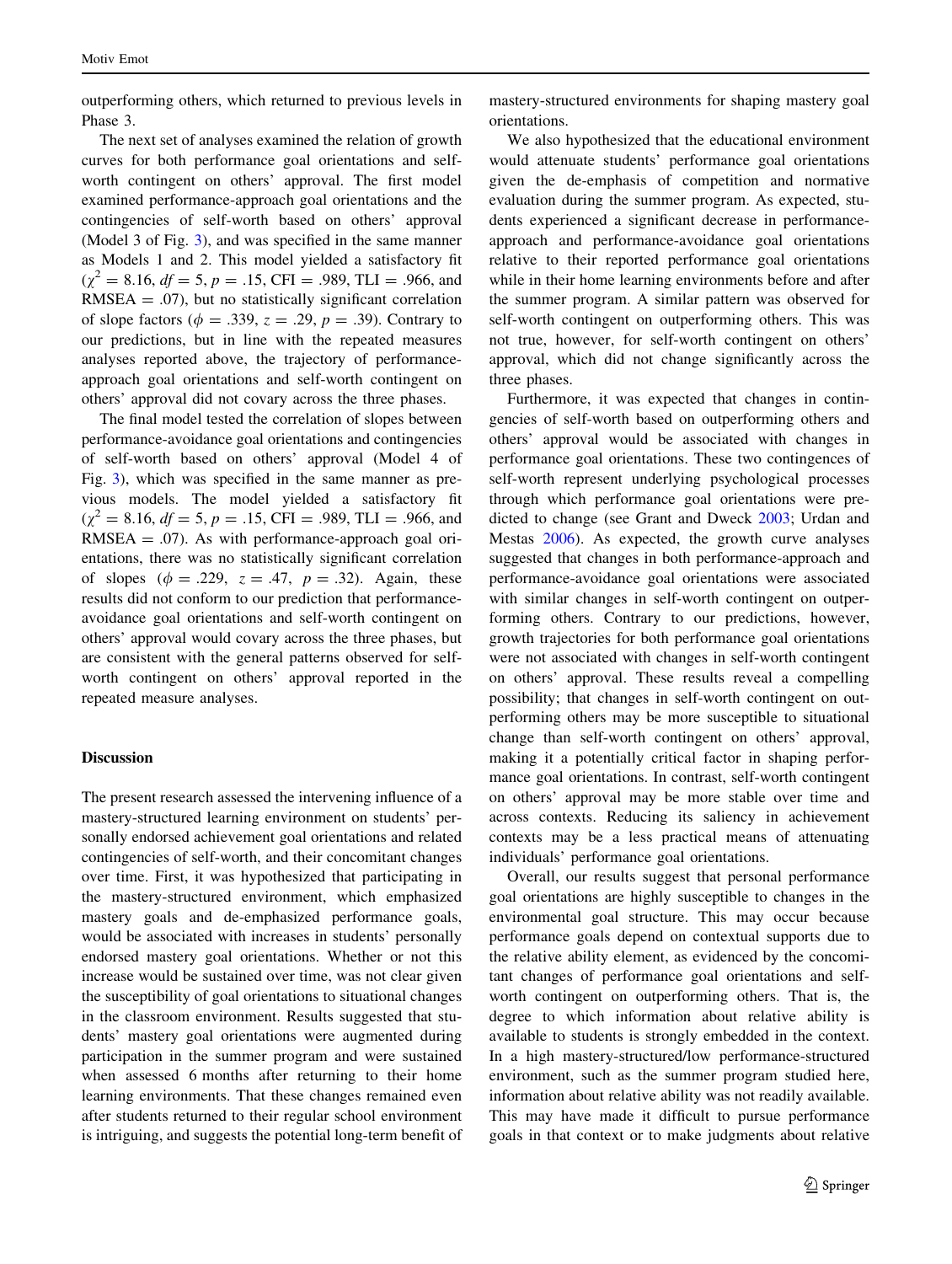levels of competence. When students returned to more typical classroom settings, however, they may have been able to engage in social comparisons, thus supporting the endorsement of performance goal orientations.

What is particularly noteworthy about these findings is that both performance-approach and performance-avoidance goal orientations decreased in relation to the summer program and then returned to prior levels when students returned to more traditional educational settings. While some goal theorists have argued that performanceapproach goals may be beneficial (e.g., Harackiewicz et al. [1998,](#page-13-0) [2002](#page-13-0); Senko et al. [2011](#page-14-0)), there is widespread agreement that performance-avoidance goals are detrimental. We observed similar changes in both approach and avoidance forms of performance goal orientations, and changes in both types of performance goal orientations were associated with changes in contingencies of selfworth on outperforming others. This brings into question the idea that an environment can emphasize competition and normative strivings without shaping both performanceapproach and performance-avoidance goal orientations and further highlights that caution should be used in structuring environments that emphasize competition, as it is likely to shape both forms of performance goal orientations.

Importantly, the mastery-structured environment also seemed to support changes in mastery goal orientation endorsement. And, this heightened endorsement of mastery goal orientations was sustained even when students returned to a more traditional classroom environment in which performance goal orientations might be more readily endorsed. This may have occurred, in part, because mastery goal orientations are not linked to the desire for normative success, allowing it to exist in a diverse array of social climates and remain less dependent on particular situational supports.

This study helps to extend prior research on contextual supports for achievement goal orientations in several ways. First, given concerns about the reliance on self-reported classroom goal structures (Linnenbrink [2004;](#page-13-0) Urdan [2001,](#page-14-0) [2010\)](#page-14-0), our findings help to support the contention that the classroom goal structure can change students' personal goal orientations. While there is some empirical evidence showing that changes in classroom goal structures relate to changes in personal goal orientations (Anderman et al. [1999;](#page-12-0) Linnenbrink [2005](#page-13-0)), most studies rely on students' perceptions of the classroom goal structure. Thus, the current study adds to the very limited body of research examining how students respond to an environment focused specifically on supporting mastery goals and de-emphasizing performance goals. Moreover, there is a lacuna of research examining how an intensive masteryfocused environment relates to both immediate and subsequent changes in achievement goal orientations. Our

findings regarding the potential of such an environment to support mastery goals even when students are no longer in the mastery-supportive environment are promising with respect to interventions. Third, by examining concomitant changes in contingencies of self-worth, the current study extends prior research by examining potential underlying psychological mechanisms that may help to explain, at least in part, changes in performance goal orientations.

## Limitations and future directions

The present research provides a foundation for future investigations of the potential of environments to shape achievement goal orientations. This future research should be designed to address several limitations of the current study. First, causal conclusions cannot be drawn from correlational research, such as the study presented here. Although students perceived the summer program to be highly mastery-structured and not performance-structured, the instructors' reported practices were in keeping with a mastery goal structure, and the program's pedagogical principles were consistent with a mastery goal structure, it is possible other variables exerted an influence on the observed effects. Thus, we cannot conclude that the mastery goal structure of the learning environment was solely responsible for the observed changes in achievement goal orientations and related contingencies of self-worth. We also cannot determine if changes in self-worth contingent of outperforming others is, in part, responsible for changes in performance goal orientations, or if the inverse is true. One main intention of the present study, however, was to begin exploring the underlying mechanisms associated with changes in goal orientations. A greater understanding of these mechanisms and how their manipulation affects goal orientations will help in constructing environments that bring about the most adaptive patterns of goal engagement. Follow-up experimental research will need to be conducted in order to isolate the effects of these variables and to draw causal conclusions.

Second, and related to the first point, students' perceptions of their classroom goal structure, as well as instructors' reported classroom goal structure, were assessed only during the summer program. Although there is evidence to suggest that traditional learning environments in middle and high schools are performance-structured (e.g., Anderman and Midgley [1997;](#page-12-0) Midgley et al. [1995](#page-13-0)), students' home learning environments were not assessed either before or after their participation in the summer program. Therefore, it is difficult to definitively conclude that the changes observed for goal orientations and contingencies of self-worth after the summer program were due to a return to a performancestructured environment, per se.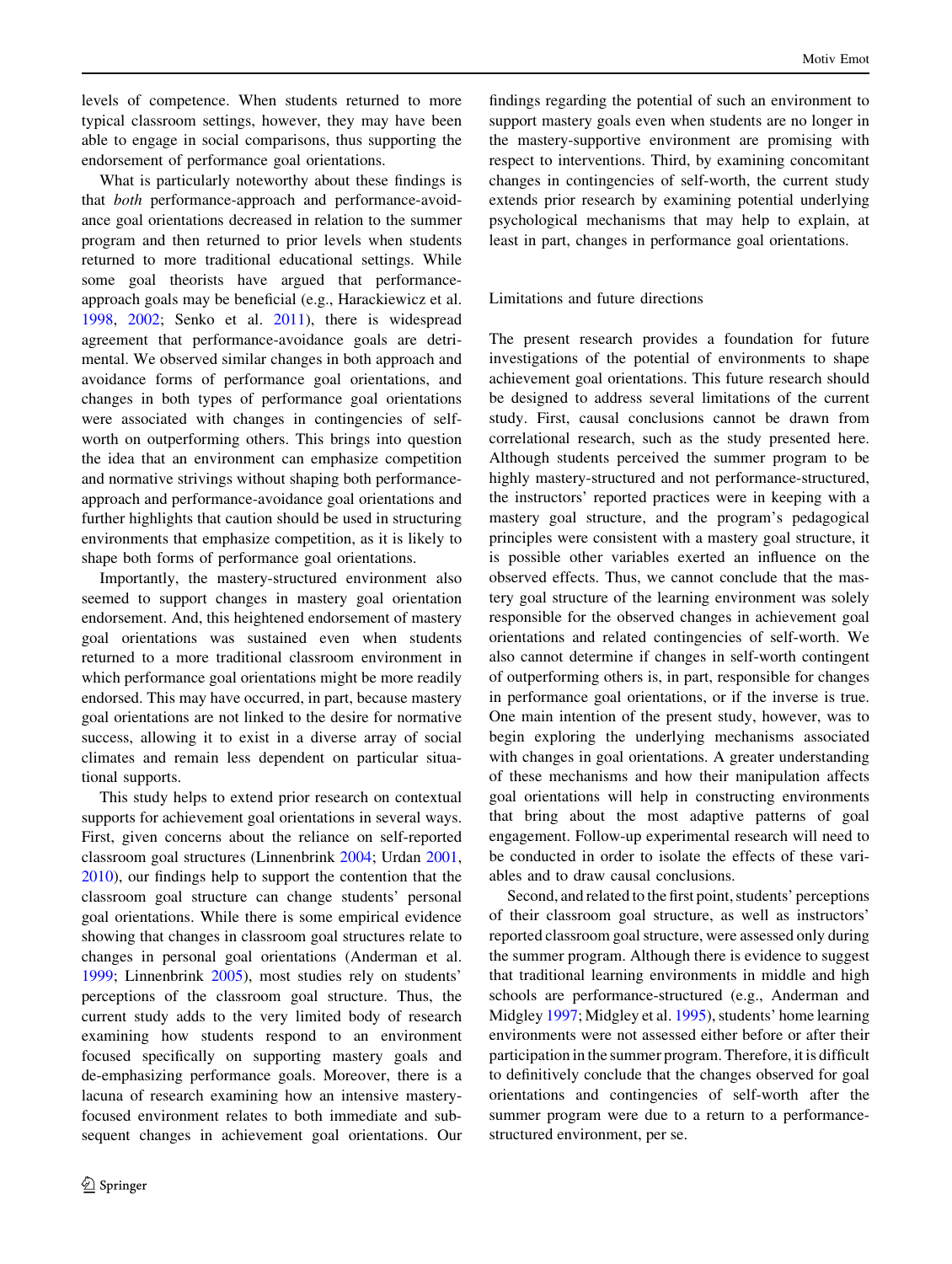<span id="page-12-0"></span>Additionally, the sample for the present study was composed of high-ability adolescents who participated in a voluntary academic summer enrichment program. Our sample, therefore, is limited to a particular population and subject to self-selection biases. Thus, it will be important for future studies to replicate these findings using more typical samples for the purpose of generalization. Nonetheless, there is certainly value in understanding how goal orientations shift among high-ability populations. Highability individuals are found in selective universities, graduate and professional schools, law firms, hospitals, think tanks, and high levels of public office, public agencies, the military, corporations, and non-profit organizations, to name just a few. It is a large population with a profound potential to influence individuals and society, for better and for worse. Examinations of how the goal orientations of highly able individuals are shaped by their achievement contexts may lead to a better understanding of how to design influential institutions and organizations to bring about optimal achievement-related outcomes.

## **Conclusion**

The present research highlights the importance of understanding not only the temporally proximal and distal influence of goal structures on related contingencies of self-worth, but also their potential role as psychological processes through which goal orientations can be shaped. Because goal orientations comprise a host of beliefs regarding competence and achievement, they can be influenced by multiple sources. Understanding which components of goal orientations to emphasize (and which to de-emphasize) in achievement contexts will be essential to the design of work and learning environments and the effectiveness with which goals are pursued.

Acknowledgments The research reported in this manuscript was supported by a grant from the Duke Talent Identification Program to Lisa Linnenbrink-Garcia. The findings and views reported in this manuscript are the authors' and do not necessarily reflect the views of Duke TIP. We also wish to thank Chongming Yang for his contributions to the present research.

#### **References**

- Ames, C. (1992a). Achievement goals and the classroom motivational climate. In D. H. Schunk & J. L. Meece (Eds.), Student perceptions in the classroom (pp. 327–348). Hillsdale: Lawrence Erlbaum Associates.
- Ames, C. (1992b). Classrooms: Goals, structures, and student motivation. Journal of Educational Psychology, 84(3), 261–271. doi[:10.1037/0022-0663.84.3.261.](http://dx.doi.org/10.1037/0022-0663.84.3.261)
- Ames, C., & Archer, J. (1988). Achievement goals in the classroom: Students' learning strategies and motivation processes. Journal

of Educational Psychology, 80(3), 260–267. doi[:10.1037/](http://dx.doi.org/10.1037/0022-0663.80.3.260) [0022-0663.80.3.260.](http://dx.doi.org/10.1037/0022-0663.80.3.260)

- Anderman, E. M., & Midgley, C. (1997). Changes in achievement goal orientations, perceived academic competence, and grades across the transition to middle-level schools. Contemporary Educational Psychology, 22(3), 269–298.
- Anderman, E. M., Maehr, M. L., & Midgley, C. (1999). Declining motivation after the transition to middle school: Schools can make a difference. Journal of Research and Development in Education, 32(3), 131–147.
- Bandura, A. (1993). Perceived self-efficacy in cognitive development and functioning. Educational Psychologist, 28, 117–148.
- Baumeister, R. F. (1982). A self-presentational view of social phenomena. Psychological Bulletin, 91(1), 3–26. doi[:10.1037/](http://dx.doi.org/10.1037/0033-2909.91.1.3) [0033-2909.91.1.3](http://dx.doi.org/10.1037/0033-2909.91.1.3).
- Brophy, J. (2008). Developing students' appreciation for what is taught in school. Educational Psychologist, 43, 132–141. doi[:10.1080/00461520701756511](http://dx.doi.org/10.1080/00461520701756511).
- Church, M. A., Elliot, A. J., & Gable, S. L. (2001). Perceptions of classroom environment, achievement goals, and achievement outcomes. Journal of Educational Psychology, 93(1), 43–54. doi[:10.1037/0022-0663.93.1.43.](http://dx.doi.org/10.1037/0022-0663.93.1.43)
- Ciani, K. D., Middleton, M. J., Summers, J. J., & Sheldon, K. M. (2010). Buffering against performance classroom goal structures: The importance of autonomy support and classroom community. Contemporary Educational Psychology, 35, 88–99. doi[:10.1080/](http://dx.doi.org/10.1080/01443411003660232) [01443411003660232](http://dx.doi.org/10.1080/01443411003660232).
- Crocker, J., & Wolfe, C. T. (2001). Contingencies of self-worth. Psychological Review, 108(3), 593–623. doi:[10.1037/0033-](http://dx.doi.org/10.1037/0033-295X.108.3.593) [295X.108.3.593.](http://dx.doi.org/10.1037/0033-295X.108.3.593)
- Crocker, J., Luhtanen, R. K., Cooper, M. L., & Bouvrette, A. (2003). Contingencies of self-worth in college students: Theory and measurement. Journal of Personality and Social Psychology, 85(5), 894–908. doi[:10.1037/0022-3514.85.5.894.](http://dx.doi.org/10.1037/0022-3514.85.5.894)
- Dweck, C. S., & Leggett, E. L. (1988). A social-cognitive approach to motivation and personality. Psychological Review, 95(2), 256–273. doi:[10.1037/0033-295X.95.2.256](http://dx.doi.org/10.1037/0033-295X.95.2.256).
- Elliot, A. J. (1997). Integrating the "classic" and "contemporary" approaches to achievement motivation: A hierarchical model of approach and avoidance achievement motivation. In M. L. Maehr & P. R. Pintrich (Eds.), Advances in Motivation and Achievement (Vol. 10, pp. 143–179). Greenwich, CT: JAI Press Inc.
- Elliot, A. J. (1999). Approach and avoidance motivation and achievement goals. Educational Psychologist, 34(3), 169–189. doi[:10.1207/s15326985ep3403\\_3.](http://dx.doi.org/10.1207/s15326985ep3403_3)
- Elliot, A. J. (2005). A Conceptual History of the Achievement Goal Construct. In A. J. Elliot & C. S. Dweck (Eds.), Handbook of competence and motivation (pp. 52–72). New York, NY: Guilford Publications Guilford Publications.
- Elliot, A. J., & McGregor, H. A. (2001). A 2x2 achievement goal framework. Journal of Personality and Social Psychology, 80(3), 501–519. doi:[10.1037/0022-3514.80.3.501](http://dx.doi.org/10.1037/0022-3514.80.3.501).
- Elliot, A. J., & Thrash, T. M. (2001). Achievement goals and the hierarchical model of achievement motivation. Educational Psychology Review, 13, 139–156. doi:[10.1023/A:1009057102](http://dx.doi.org/10.1023/A:1009057102306) [306.](http://dx.doi.org/10.1023/A:1009057102306)
- Elliot, A. J., Murayama, K., & Pekrun, R. (2011). A 3x2 achievement goal model. Journal of Educational Psychology, 103, 632–648. doi[:10.1037/a0023952.](http://dx.doi.org/10.1037/a0023952)
- Epstein, J. L. (1988). Effective schools or effective students: Dealing with diversity. In R. Haskins & D. MacRae Jr (Eds.), Policies for America's public schools: Teachers, equity, and indicators (pp. 89–126). Westport, CT: Ablex Publishing.
- Friedel, J. M., Cortina, K. S., Turner, J. C., & Midgley, C. (2007). Achievement goals, efficacy beliefs and coping strategies in mathematics: The role of perceived parent and teacher goal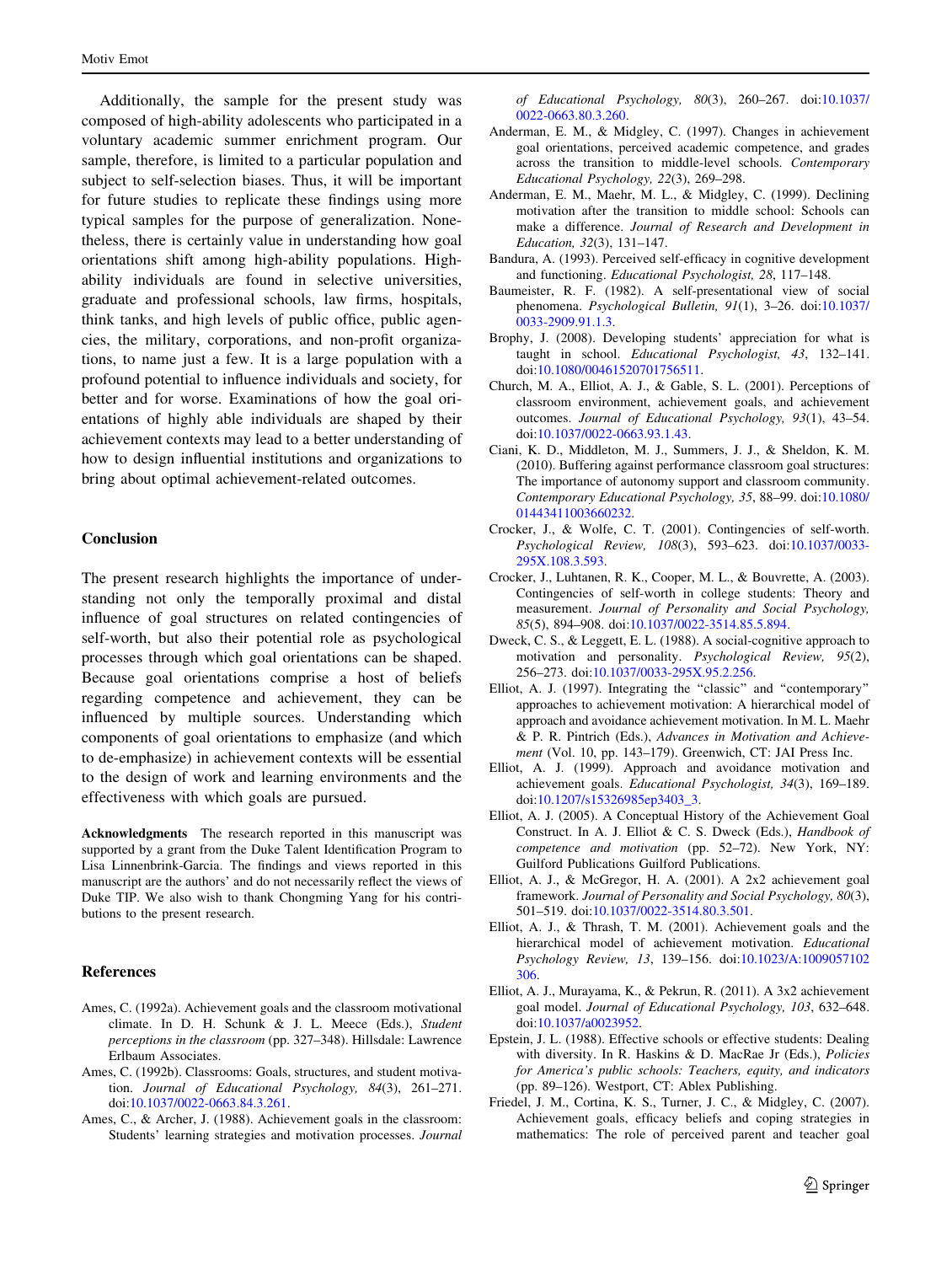<span id="page-13-0"></span>emphases. Contemporary Educational Psychology, 32, 48–73. doi[:10.1016/j.cedpsych.2006.10.009.](http://dx.doi.org/10.1016/j.cedpsych.2006.10.009)

- Grant, H., & Dweck, C. S. (2003). Clarifying achievement goals and their impact. Journal of Personality and Social Psychology, 85(3), 541–553. doi[:10.1037/0022-3514.85.3.541.](http://dx.doi.org/10.1037/0022-3514.85.3.541)
- Gutman, L. M. (2006). How student and parent goal orientations and classroom goal structures influence the math achievement of African Americans during the high school transition. Contemporary Educational Psychology, 31(1), 44–63. doi[:10.1016/](http://dx.doi.org/10.1016/j.cedpsych.2005.01.004) [j.cedpsych.2005.01.004.](http://dx.doi.org/10.1016/j.cedpsych.2005.01.004)
- Harackiewicz, J. M., Barron, K. E., & Elliot, A. J. (1998). Rethinking achievement goals: When are they adaptive for college students and why? Educational Psychologist, 33, 1–21.
- Harackiewicz, J. M., Barron, K. E., Pintrich, P. R., Elliot, A. J., & Thrash, T. M. (2002). Revision of achievement goal theory: Necessary and illuminating. Journal of Educational Psychology, 94, 638–645.
- Harackiewicz, J. M., Durik, A. M., Barron, K. E., Linnenbrink-Garcia, L., & Tauer, J. M. (2008). The role of achievement goals in the development of interest: Reciprocal relations between achievement goals, interest, and performance. Journal of Educational Psychology, 100(1), 105–122. doi[:10.1037/0022-0663.100.1.105](http://dx.doi.org/10.1037/0022-0663.100.1.105).
- Hulleman, C. S., Schrager, S. M., Bodmann, S. M., & Harackiewicz, J. M. (2010). A meta-analytic review of achievement goal measures: Different labels for the same constructs or different constructs with similar labels? Psychological Bulletin, 136, 422–449. doi:[10.1037/a0018947](http://dx.doi.org/10.1037/a0018947).
- Kaplan, A., & Maehr, M. L. (1999). Achievement goals and student well-being. Contemporary Educational Psychology, 24(4), 330–358. doi:[10.1006/ceps.1999.0993.](http://dx.doi.org/10.1006/ceps.1999.0993)
- Kaplan, A., & Maehr, M. L. (2007). The contribution and prospects of goal orientation theory. Educational Psychology Review, 19, 141–187. doi:[10.1007/s10648-006-9012-5.](http://dx.doi.org/10.1007/s10648-006-9012-5)
- Karabenick, S. A. (2004). Perceived achievement goal structure and college student help seeking. Journal of Educational Psychology, 96, 569–581.
- Koskey, K. L. K., Karabenick, S. A., Woolley, M. E., Bonney, C. R., & Dever, B. V. (2010). Cognitive validity of students' selfreports of classroom mastery goal structure: What stuents are thinking and why it matters. Contemporary Educational Psychology, 35, 254–263. doi[:10.1016/j.cedpsych.2010.05.004.](http://dx.doi.org/10.1016/j.cedpsych.2010.05.004)
- Leary, M. R. (1995). Self-presentation: Impression management and interpersonal behavior. Social psychology series. Self-presentation: Impression management and interpersonal behavior xv (pp. 246). Madison, WI: Brown & Benchmark Publishers.
- Linnenbrink, E. A. (2004). Person and context: Theoretical and practical concerns in achievement goal theory. In P. R. Pintrich & M. L. Maehr (Eds.), Advances in motivation and achievement: Motivating students, improving schools: The legacy of Carol Midgley. Greenwich, CT: Elsevier.
- Linnenbrink, E. A. (2005). The Dilemma of performance-approach goals: The use of multiple goal contexts to promote students' motivation and learning. Journal of Educational Psychology, 97(2), 197–213. doi[:10.1037/0022-0663.97.2.197.](http://dx.doi.org/10.1037/0022-0663.97.2.197)
- Linnenbrink-Garcia, L., Durik, A. M., Conley, A. M., Barron, K. E., Tauer, J. M., Karabenick, S. A., et al. (2010). Measuring situational interest in academic domains. Educational and Psychological Measurement, 70, 647–671. doi:[10.1177/001316](http://dx.doi.org/10.1177/0013164409355699) [4409355699](http://dx.doi.org/10.1177/0013164409355699).
- Maehr, M. L. (2001). Goal theory is not dead—not yet, anyway: A reflection on a special issue. Educational Psychology Review, 13, 177–185. doi:[10.1023/A:1009065404123](http://dx.doi.org/10.1023/A:1009065404123).
- Maehr, M. L., & Midgley, C. (1996). Transforming school cultures. Lives in context. Transforming school cultures. xiv (pp. 252). Boulder, CO: Westview Press.
- Maehr, M. L., & Nicholls, J. G. (1980). Culture and achievement motivation: A second look. In N. Warren (Ed.), Studies in crosscultural psychology (Vol. 3). New York: Academic Press.
- Maehr, M. L., & Zusho, A. (2009). Achievement goal theory: The past, present, and future. In K. R. Wentzel & A. Wigfield (Eds.), Handbook of motivation at school (pp. 77–104). New York: Routledge/Taylor & Francis Group.
- Middleton, M. J., & Midgley, C. (1997). Avoiding the demonstration of lack of ability: An underexplored aspect of goal theory. Journal of Educational Psychology, 89(4), 710–718. doi: [10.1037/0022-0663.89.4.710.](http://dx.doi.org/10.1037/0022-0663.89.4.710)
- Midgley, C. (1993). Motivation and middle level schools. In P. R. Pintrich & M. L. Maehr (Eds.), Advances in motivation and achievement, Vol. 8: Motivation and adolescent development. Greenwich, CT: JAI Press.
- Midgley, C., & Maehr, M. L. (1999). Using motivational theory to guide school reform. In A. J. Reynolds, H. J. Walberg, & R. P. Weissberg (Eds.), Promoting positive outcomes (pp. 129– 159). Washington, DC: Child Welfare League of America.
- Midgley, C., & Urdan, T. (2001). Academic self-handicapping and achievement goals: A further examination. Contemporary Educational Psychology, 26(1), 61–75. doi[:10.1006/ceps.2000.1041](http://dx.doi.org/10.1006/ceps.2000.1041).
- Midgley, C., Anderman, E., & Hicks, L. (1995). Differences between elementary and middle school teachers and students: A goal theory approach. The Journal of Early Adolescence, 15(1), 90–113. doi:[10.1177/0272431695015001006](http://dx.doi.org/10.1177/0272431695015001006).
- Midgley, C., Maehr, M. L., Hruda, L. Z., Anderman, E., Anderman, L. H., Freeman, K. E., et al. (2000). Manual for the Patterns of Adaptive Learning Scales (PALS). Ann Arbor, MI: University of Michigan.
- Murayama, K., & Elliot, A. J. (2009). The joint influence of personal achievement goals and classroom goal structures on achievement-relevant outcomes. Journal of Educational Psychology, 101(2), 432–447. doi[:10.1037/a0014221.](http://dx.doi.org/10.1037/a0014221)
- Nolen, S. B., & Haladyna, T. M. (1990). Personal and environmental influences on students' beliefs about effective study strategies. Contemporary Educational Psychology, 15(2), 116–130. doi[:10.1016/0361-476X\(90\)90011-O](http://dx.doi.org/10.1016/0361-476X(90)90011-O).
- Patrick, H., Anderman, L. H., Ryan, A. M., Edelin, K. C., & Midgley, C. (2001). Teachers' communication of goal orientations in four fifth-grade classrooms. The Elementary School Journal, 102(1), 35–58. doi[:10.1086/499692.](http://dx.doi.org/10.1086/499692)
- Patrick, H., Kaplan, A., & Ryan, A.M. (2011). Positive classroom motivational environments: Convergence between mastery goal structure and the classroom social climate. Journal of Educational Psychology, 103, 367–382. doi[:10.1037/a0023311.](http://dx.doi.org/10.1037/a0023311)
- Pintrich, P. R. (2000a). An achievement goal theory perspective on issues in motivation terminology, theory, and research. Contemporary Educational Psychology, 25(1), 92–104. doi[:10.1006/](http://dx.doi.org/10.1006/ceps.1999.1017) [ceps.1999.1017](http://dx.doi.org/10.1006/ceps.1999.1017).
- Pintrich, P. R. (2000b). The role of goal orientation in self-regulated learning. In M. Boekaerts, P. R. Pintrich, & M. Zeidner (Eds.), Handbook of self-regulation (pp. 451–502). San Diego, CA: Academic Press.
- Roeser, R. W., Midgley, C. M., & Urdan, T. C. (1996). Perceptions of the school psychological environment and early adolescents' psychological and behavioral functioning in school: The mediating role of goals and belonging. Journal of Educational Psychology, 88, 408–422.
- Ryan, R. M., & Deci, E. L. (2000). Self-determination theory and the facilitation of intrinsic motivation, social development, and wellbeing. American Psychologist, 55, 68–78.
- Ryan, A., Gheen, M., & Midgley, C. (1998). Why do some students avoid asking for help? An examination of the interplay among students' academic efficacy, teachers' social-emotional role, and